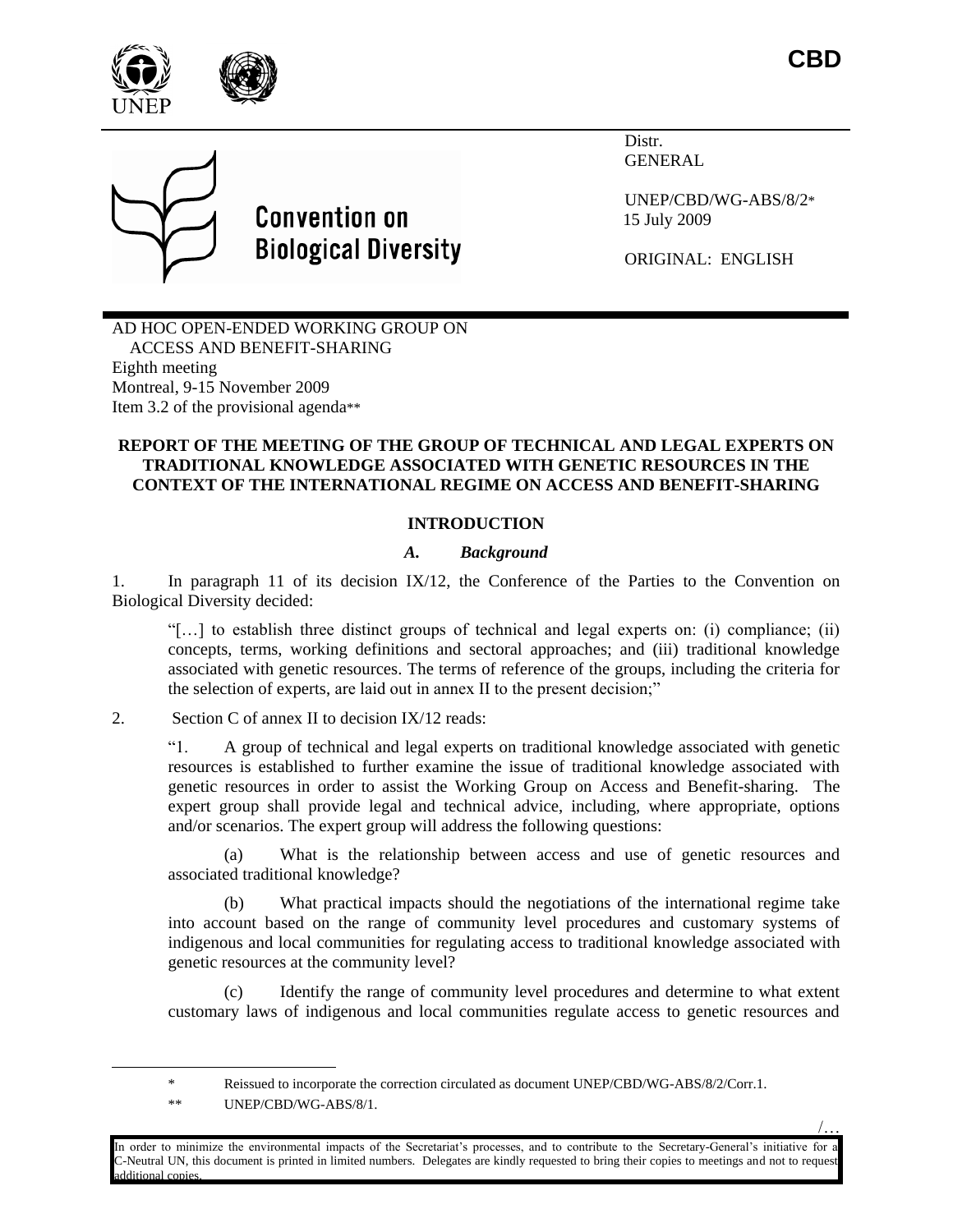associated traditional knowledge at the community level and its relevance to the international regime;

(d) To what extent measures to ensure compliance with prior informed consent and mutually agreed terms under Article 15 also support the prior informed consent of indigenous and local communities for the use of their associated traditional knowledge?

Identify elements and procedural aspects for the prior informed consent of holders of associated traditional knowledge when traditional knowledge associated with genetic resources is accessed also taking into account potential transboundary contexts of such associated traditional knowledge and identifying best practice examples;

(f) Is there a basis for prior informed consent for indigenous and local communities relative to traditional knowledge associated to genetic resources in international law? If so, how can it be reflected in the international regime?

(g) Assess options, considering the practical difficulties and distinct implementation challenges, for including traditional knowledge associated with genetic resources in a potential internationally recognized certificate issued by the competent domestic authority also by considering the possibility of a declaration on such certificate as to whether there is any associated traditional knowledge and who the relevant holders of traditional knowledge are;

(h) How to define traditional knowledge associated to genetic resources in the context of access and benefit-sharing?

2. The expert group shall be regionally balanced and composed of thirty experts nominated by Parties and fifteen observers, including seven observers from indigenous and local communities nominated by them, and remaining observers from, inter alia, international organizations and agreements, industry, research institutions/academia and non-governmental organizations.

3. Parties are also encouraged to nominate experts from indigenous and local communities where possible."

3. Accordingly, the Group of Technical and Legal Experts on Traditional Knowledge Associated with Genetic Resources in the Context of the International Regime on Access and Benefit-Sharing met in Hyderabad, India, from 16 to 19 June 2009, in accordance with the above-mentioned decisions of the Conference of the Parties, with the financial and technical support of the Government of India. Financial support was provided by the host country and by the Governments of Austria, Sweden and Spain.

### *B. Attendance*

4. In accordance with decision IX/12, annex II, 30 participants were selected among government-nominated experts from each geographic region, taking into account their expertise, the need to ensure fair and equitable geographic distribution, and gender balance. In addition, fifteen observers were selected from among representatives of indigenous and local communities, international organizations and agreements, industry, research institutions/academia and non-governmental organizations. The list of selected experts and observers was approved by the Bureau of the Conference of the Parties.

5. The meeting was attended by experts nominated by Argentina, Australia, Austria, Brazil, Canada, China, Costa Rica, Egypt, Georgia, Germany, Ghana, Guatemala, India, Indonesia, Malaysia, Mexico, Norway, Philippines, Republic of Moldova, Russian Federation, Saint Lucia, Serbia, Sweden, Tajikistan, Uzbekistan. The experts nominated by Cameroon, the Islamic Republic of Iran, Mali, South Africa and Zambia, who had been selected and invited to the meeting, were unable to participate.

6. Experts from the following organizations participated in the meeting as observers: Dena Kayeh Institute, the Indigenous Information Network, Parininihi ki Vaitotara, the Russian Association of Indigenous Peoples of the North (RAIPON), the Saami Council, the South West Aboriginal Land & Sea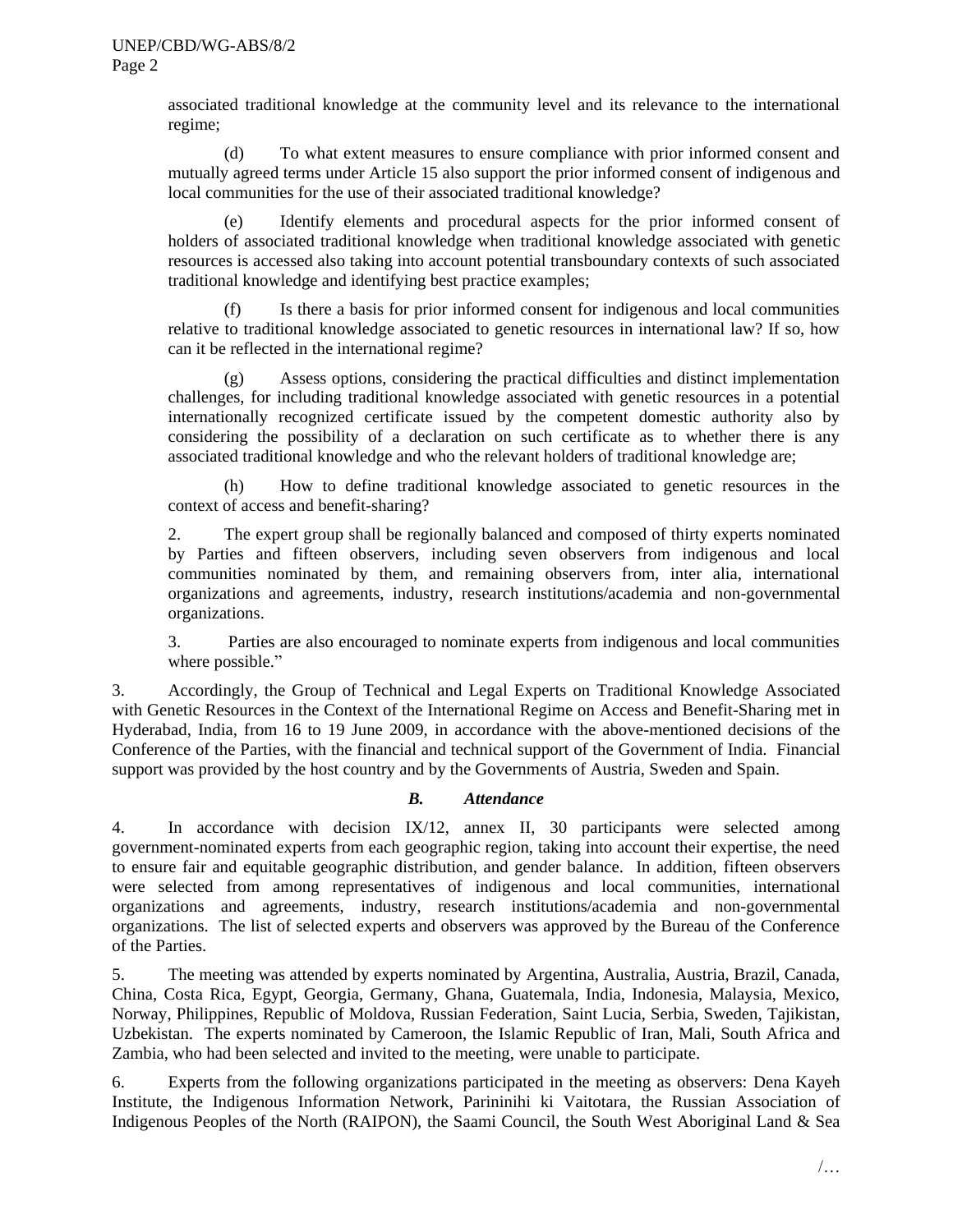Council, the Tebtebba Foundation, the International Chamber of Commerce (ICC), the World Intellectual Property Organization (WIPO), ECOROPA, Natural Justice (Lawyers for Communities and the Environment), the International Institute for Environment & Development, and the University of Delhi, India. An expert of the United Nations Secretariat of the Permanent Forum on Indigenous Issues (UNPFII) and the University of Technology, Australian Indigenous Education Jumbunna House of Learning were selected and invited to the meeting but were unable to participate.

7. In addition, the Co-Chairs of the Ad Hoc Open-ended Working Group on Access and Benefit-sharing, Mr. Timothy Hodges of Canada and Mr. Fernando Casas of Colombia, as well as a representative of the Bureau of the Conference of the Parties attended as *ex officio* observers. A representative of UNEP also attended the meeting.

### **ITEM 1. OPENING OF THE MEETING**

8. The meeting was opened at 9.30 a.m. on Tuesday, 16 June 2009.

9. Mr. B. S. Parsheera, Special Secretary, Ministry of Environment Forests, in his opening remarks, welcomed all the experts on behalf of the Government of India. Giving a brief background of the meeting, Mr. Parsheera highlighted the measures taken by India relating to access and benefit-sharing pursuant to the Convention on Biological Diversity, including enactment of the Biological Diversity Act in 2002. Referring to some of the well-known instances of misappropriation of traditional knowledge from India, he emphasized the need for internationally accepted solutions to such misappropriation. He urged the delegates to deliberate in a frank and open manner the technical and legal issues relating to traditional knowledge in accordance with the mandate provided to this expert group by the Ninth Conference of the Parties to the Convention on Biological Diversity.

10. Mr. Jairam Ramesh, Minister of Environment & Forests, Government of India, in his presidential address, listed the priorities of the Government as conservation of biodiversity, its sustainable use, followed by access and benefit-sharing. Referring to the rich traditional knowledge of the country in both codified and oral forms, and the efforts being made to document the codified traditional knowledge in the form of Traditional Knowledge Digital Library (TKDL), he informed about the access agreement entered into with the European Patent Office on traditional knowledge in February 2009, that would defensively protect the traditional knowledge of the country from being patented. He said that environment and economic growth were not mutually exclusive and underlined the need for greater sensitivity to ecological issues. Expressing concern at the threat economic growth posed to the country"s biodiversity, Mr. Ramesh said that GDP should henceforth be termed Green Domestic Product, and wanted it to record an annual growth of nine per cent. Pointing to the erratic monsoon pattern, the receding Himalayan glaciers, and decimation of forests, he referred to the intimate link between climate change and biodiversity.

11. Dr. Y. S. Rajasekhar Reddy, Chief Minister of the State of Andhra Pradesh and chief guest of the function, formally released India"s Fourth National Report to the Convention on Biological Diversity, and presented a copy to the representative of the Secretariat of the Convention on Biological Diversity. He highlighted the efforts made by the state of Andhra Pradesh in building biodiversity related institutions. In this regard, the Chief Minister announced a decision to hand over the state-run Environment Protection Training and Research Institute to the Government of India for converting it into a national institution. A proposal to set up a Centre of Excellence in Biodiversity Policy and Law, in this national institute, is also being actively considered by the Central Government. He wished the delegates success in their deliberations.

12. Shri P. Ramachandra Reddy, Minister for Forests, Environment and Science & Technology and Guest of Honor, released a film on invasive alien species entitled "Deadly Neighbours, the World of Invasive Alien Species". The film has been produced by the National Biodiversity Authority, Ministry of Environment & Forests, Government of India, on the occasion of the International Biodiversity Day, the theme for which this year is invasive alien species. Mr. Reddy also released Biodiversity News brought out by the Andhra Pradesh State Biodiversity Board.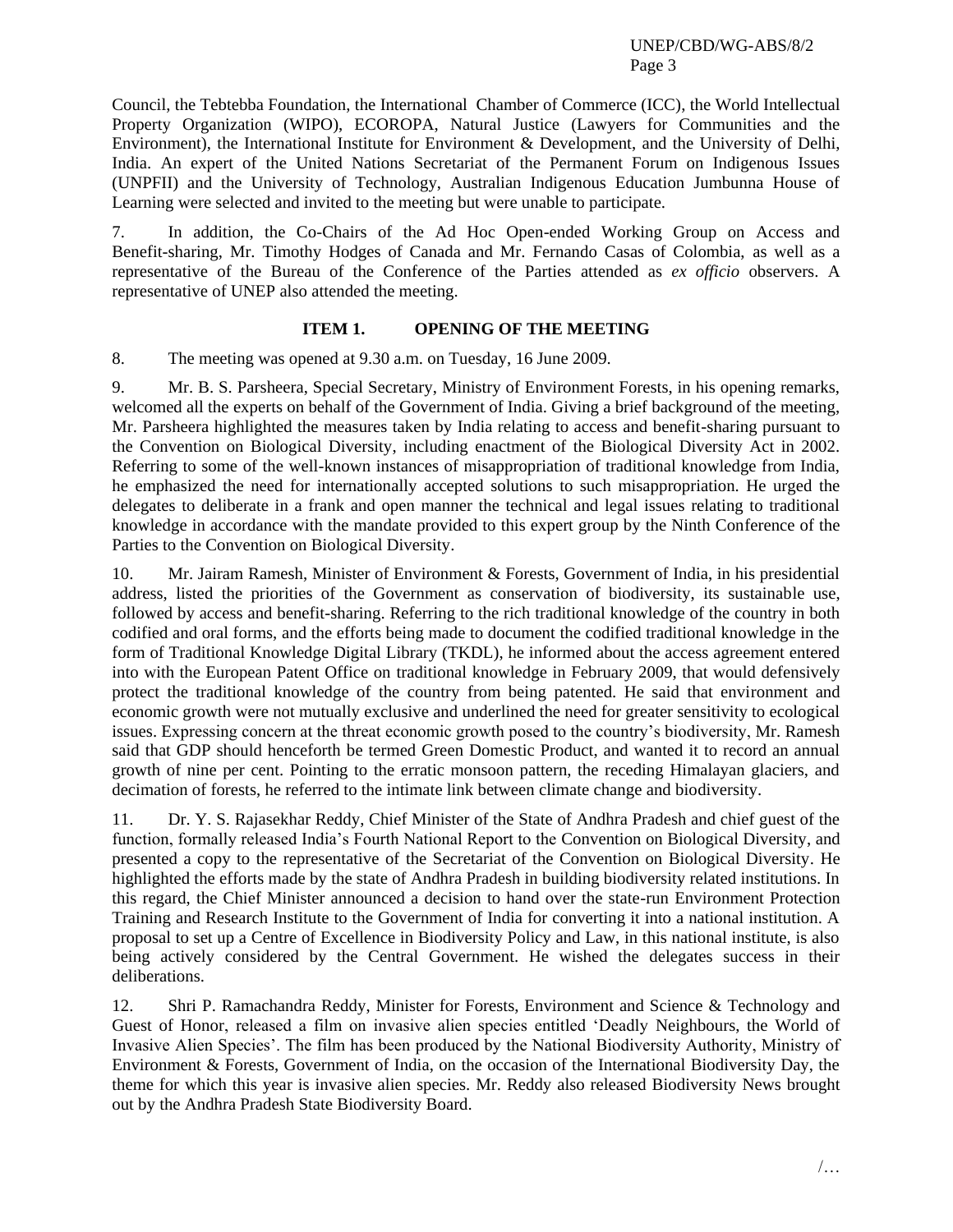13. In his opening remarks, Mr. Olivier Jalbert, Principal Officer, Secretariat of the Convention on Biological Diversity, speaking on behalf of the Executive Secretary of the Convention, Mr. Ahmed Djoghlaf, expressed his gratitude to the Government of India and to the State of Andhra Pradesh for hosting the meeting in such an inspiring setting and for the warm welcome and hospitality extended to the experts. India provided an ideal venue for this meeting as it boasts a vast, ancient and diversified culture. Life in India is a blend of tradition and modernity. India's initiative to host this meeting was once more a manifestation of Indian leadership on the issue of access to genetic resources and benefit-sharing. He recalled that India had been a founding member of the Group of Like-minded Megadiverse Countries (LLMC). This was not surprising since conservation of biological diversity and preservation of traditional knowledge was the cornerstone of Indian ethos and tradition. These concerns were engrained in its history, culture, religion and philosophy. They were also enshrined in its constitution, as well as national laws and policies.

14. Mr. Jalbert further expressed his appreciation to the Governments of Austria, Spain and Sweden who had provided financial support for the organization of the meeting. He recalled that this meeting had been mandated to examine a series of questions posed by the Conference of the Parties in decision IX/12 in connection with traditional knowledge associated with genetic resources. Participants had been selected on the basis of their personal expertise with due attention paid to regional balance and gender considerations. Their role consisted in providing expert and technical advice to the Ad Hoc Open-ended Working Group on Access and Benefit-sharing in connection with the questions submitted by the Conference of the Parties. In so doing, they would facilitate the negotiating process and help give shape to the International Regime.

15. The ABS Working Group Co-Chairs, Mr. Timothy Hodges and Mr. Fernando Casas also addressed the opening session. Mr. Hodges underscored India"s international leadership on biodiversity issues, including in particular access and benefit-sharing, and praised the country"s significant and exemplary efforts on access and benefit-sharing at the federal and state levels, including Andhra Pradesh. As India"s domestic experience demonstrates, access and benefit-sharing is about seizing opportunity, identifying win-win situations and about building on diversity while concurrently working collaboratively in common purpose. While noting the many complex and vexing issues surrounding traditional knowledge associated with genetic resources, the Meeting of Technical and Legal Experts offered an important opportunity to provide input to the Ad Hoc Open-ended Working Group on Access and Benefit-sharing when it next meets. Co-Chair Hodges urged participants to bring their expertise to bear on the issues at hand and to avoid negotiating. By delivering on this charge, experts would play a significant role in the drive to a successful conclusion of the negotiations and historic adoption of the International Regime.

16. Mr. Casas emphasised that it was a great pleasure and privilege to be in India, a country with an ancient traditional knowledge and one of the most megadiverse countries in the world. He noted that the Co-Chairs were in attendance to observe, listen and learn. He further elaborated that incredible India had many lessons to teach and so many experiences to learn from, noting its rich and diverse colours, sounds, flavours, fragrances, landscapes, flora and fauna, and the people of India offering such an amazing blend of wisdom, knowledge, innovations and practices. This is precisely why the meeting was organized here in India, to benefit from its Spirit. He expressed high expectations, bearing in mind that this is part of the long road to Nagoya and part of a comprehensive effort, including many other meetings, studies, presentations, documents, and other work. In finishing he noted that access and benefit-sharing is about both resources and knowledge, and especially praised the long-term policy of India on purposely building a knowledge-based society, bridging its ancient traditions and its modern reality. We are here to learn from India's diversity, tolerance and caring for each other. He warmly thanked the Government of India, wished the experts good luck in their deliberations considering the great responsibilities to deliberate and provide solid advice to the access and benefit-sharing process.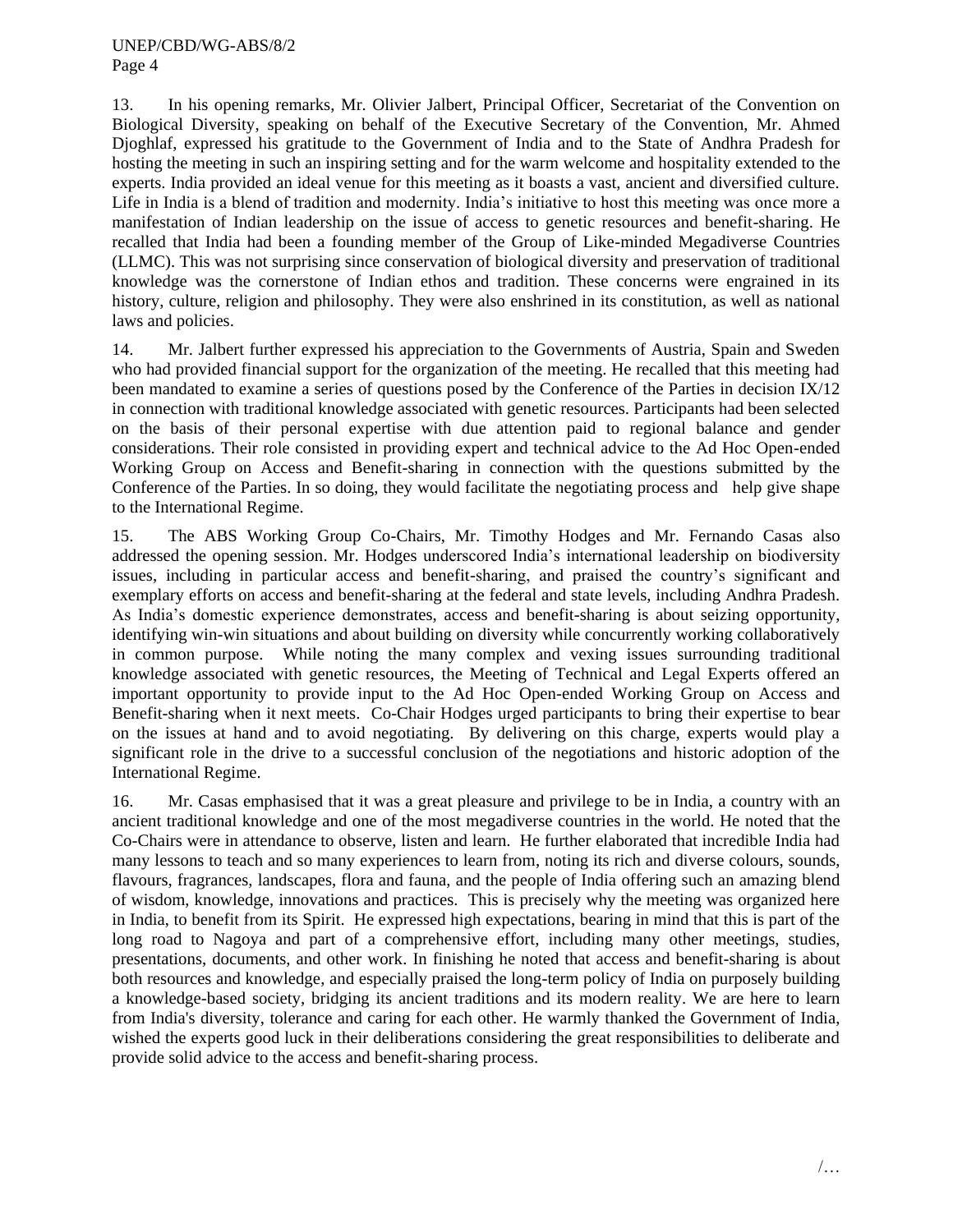#### **ITEM 2. ORGANIZATIONAL MATTERS**

### *2.1. Officers*

17. At the opening session, on 16 June 2009, participants elected the expert nominated by Norway, Ms. Tone Solhaug, and the expert nominated by India, Mr. Vinod K. Gupta, as Co-chairs of the meeting.

#### *2.2. Adoption of the agenda*

18. The Group adopted the following agenda on the basis of the provisional agenda (UNEP/CBD/GTLE-ABS/3/1):

- 1. Opening of the meeting.
- 2. Organizational matters.
- 3. Traditional knowledge associated with genetic resources as it relates to the international regime on access and benefit-sharing.
- 4. Adoption of the report.
- 5. Closure of the meeting.

#### *2.3. Organization of work*

19. At its opening session, the Group decided to work initially in plenary with the possibility of breaking up in smaller working groups, as needed, during the following days. On the second and third days of the meeting, the Group broke into two contact groups.

### **ITEM 3. TRADITIONAL KNOWLEDGE ASSOCIATED WITH GENETIC RESOURCES IN THE CONTEXT OF THE INTERNATIONAL REGIME ON ACCESS AND BENEFIT-SHARING**

20. In addressing the items laid down in the terms of references of the expert group, the Group had before it information and views provided by Parties, Governments, Indigenous and Local Communities, International Organizations and relevant Stakeholders in response to the invitation of the Conference of the Parties in paragraph 15 of Decision IX/12, as well as the following information documents: Study on Compliance in relation to the Customary Law of Indigenous and Local Communities, National Law, Across Jurisdictions, and International Law (UNEP/CBD/ABS/GTLE/3/INF/1), the outcomes of the Vienna Workshop on Matters Related to Traditional Knowledge Associated with Genetic Resources and the International Access and Benefit-Sharing Regime (UNEP/CBD/ABS/GTLE/3/INF/2), the report of the International Workshop on Methodologies regarding Free, Prior and Informed Consent and Indigenous Peoples, 17-19 January 2005 (UNEP/CBD/ABS/GTLE/3/INF/3), the report of the International Expert Group Meeting on the International Regime on Access and Benefit-Sharing and Indigenous Peoples" Human Rights of the Convention on Biological Diversity (UNEP/CBD/ABS/GTLE/3/INF/4) and the report of the Meeting of the Group of Legal and Technical Experts on Compliance in the Context of the International Regime on Access and Benefit-Sharing (UNEP/CBD/ABS/GTLE/3/INF/5).

21. During the four days of the meeting, the experts proceeded to an in-depth examination of the issues of traditional knowledge associated with genetic resources in the context of the international regime on access and benefit-sharing, based on the eight questions posed by the Conference of the Parties.

22. Specifically, on 16 June, the Group considered questions (a) and (h) of its agenda in plenary. On 17 June, the Group broke into two contact groups: Contact Group I, chaired by Ms. Lucy Mulenkei with Mr. Andreas Drews as Rapporteur, considered questions (b) and (c). Contact Group II, chaired by Mr. Merle Alexander with Mr. John von Doussa as Rapporteur, considered questions (d) and (f). The outcome of contact group discussions was later discussed in plenary.

23. On 18 June, the Group met in plenary to review a summary record of discussions on questions (a) and (h). The same contact groups (with the exception that the Rapporteur of Working Group II was Ms.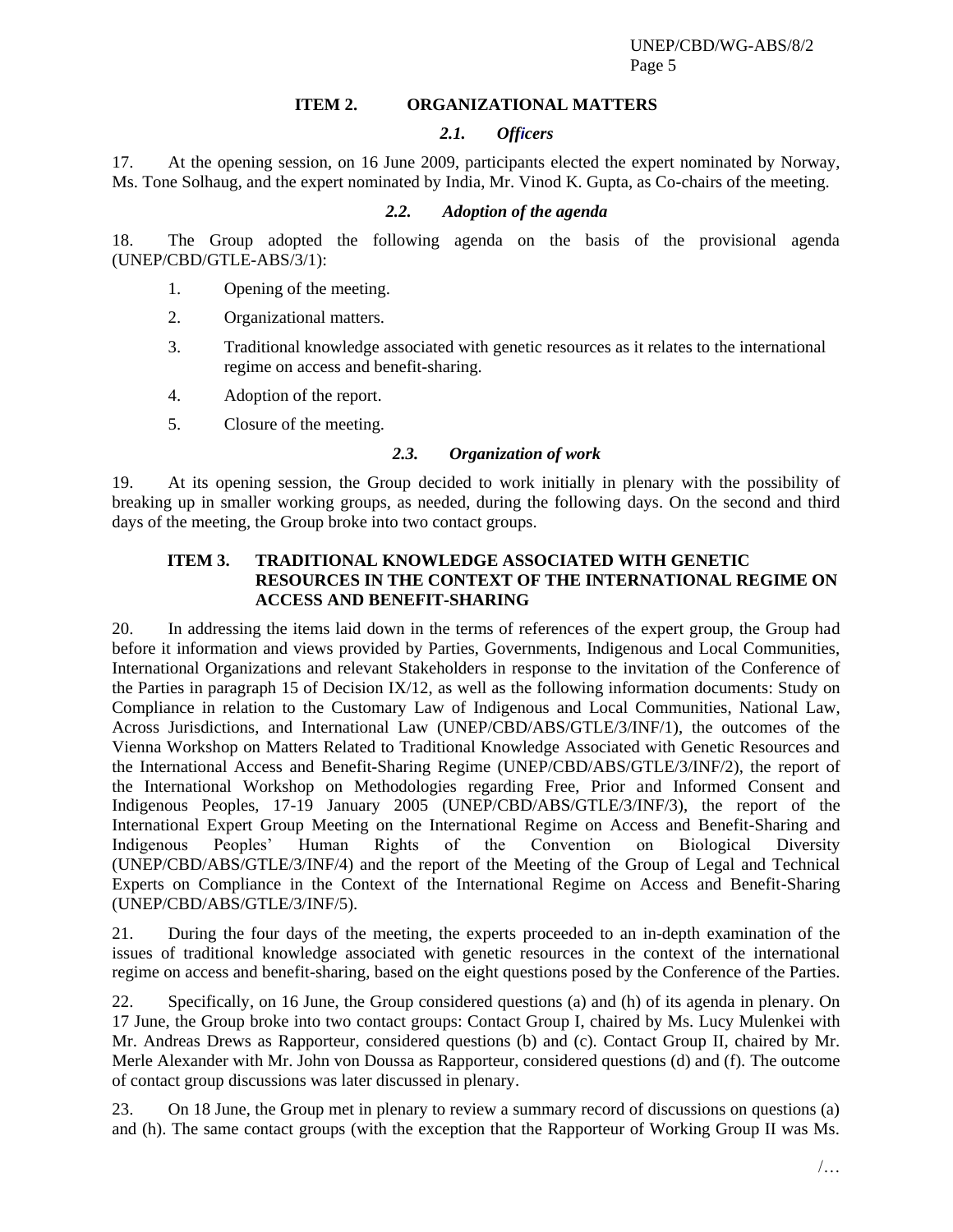UNEP/CBD/WG-ABS/8/2 Page 6

Jennifer Tauli-Corpus) later met to examine questions (e) and (g). The outcome of contact group discussions was later discussed in plenary.

24. On 19 June, the Group discussed in plenary the advice to be provided on each of the questions on the basis of the discussions during the previous days. The outcome of deliberations is annexed to the present report.

## **ITEM 4. ADOPTION OF THE REPORT**

25. The present report was adopted at the final session of the meeting, on 19 June 2009.

## **ITEM 5. CLOSURE OF THE MEETING**

26. Experts expressed their appreciation to the Government of India for hosting the meeting.

27. Following the customary exchange of courtesies, the meeting was closed at 8 p.m. on Friday, 19 June 2009.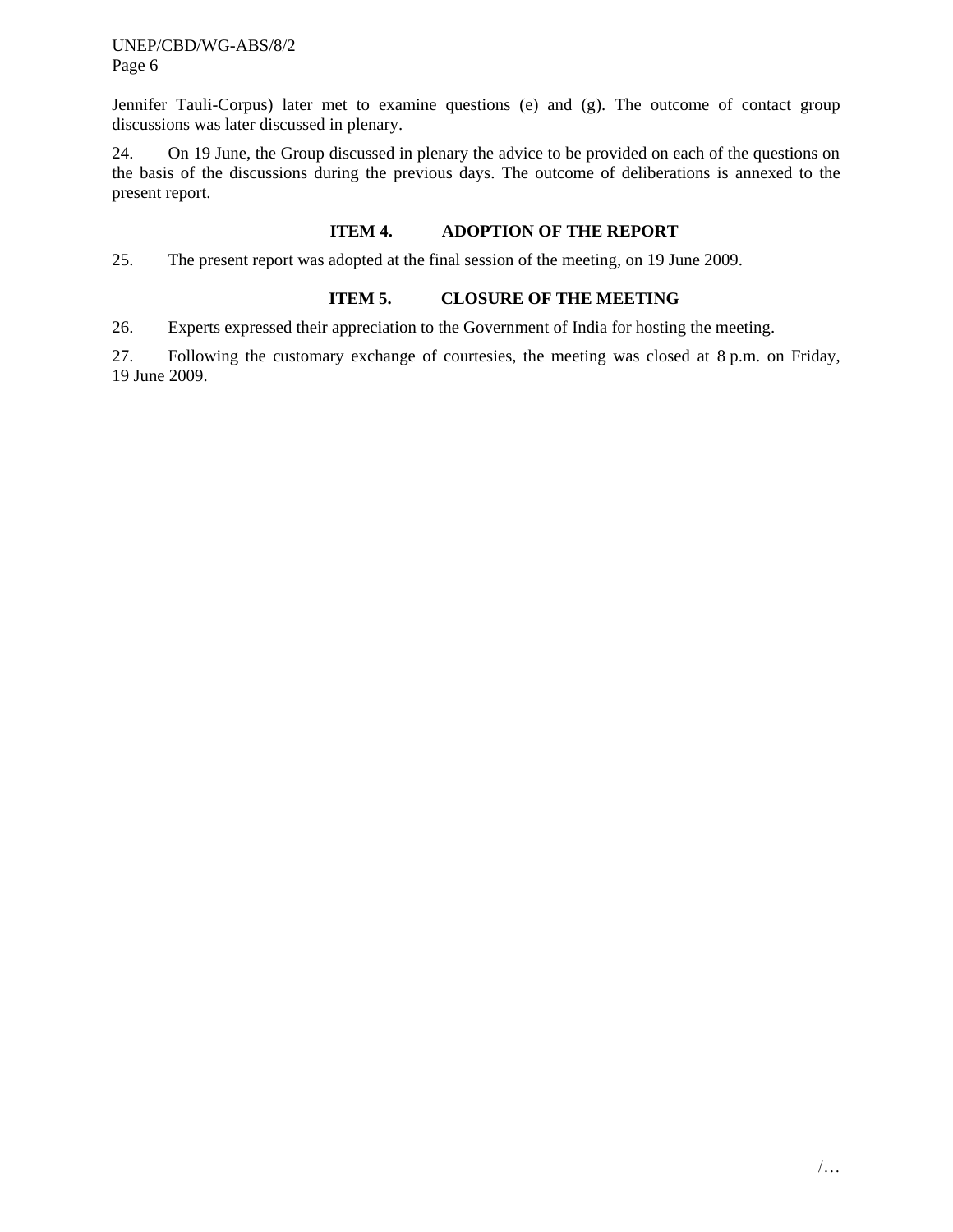#### *Annex*

## **OUTCOME OF THE MEETING OF THE GROUP OF TECHNICAL AND LEGAL EXPERTS ON TRADITIONAL KNOWLEDGE ASSOCIATED WITH GENETIC RESOURCES IN THE CONTEXT OF THE INTERNATIONAL REGIME ON ACCESS AND BENEFIT-SHARING**

1. The Group of Technical and Legal Experts on Traditional Knowledge Associated with Genetic Resources met to provide legal and technical advice, including, where appropriate, options and/or scenarios, regarding the questions identified for its consideration in decision IX/12, annex II, section C, paragraph 1.

2. After careful consideration of the relationship between the various questions, and discussions with and agreement of the experts, the Co-Chairs decided to cluster the eight questions as follows: (a) and  $(h)$ ,  $(c)$  and  $(b)$ ;  $(d)$  and  $(f)$ , and  $(e)$  and  $(g)$ .

3. The following reflects the outcome of discussions in that order.

**(a) What is the relationship between access and use of genetic resources and associated traditional knowledge?**

### **Relationship between access to genetic resources and associated traditional knowledge**

4. For the purposes of the discussion, traditional knowledge (TK) is interpreted within the context of Article 8(j) and Article 15, as knowledge, innovations and practices associated with genetic resources. Furthermore the traditional knowledge in question is that which is held by indigenous and local communities. Some experts emphasized that there are many types of traditional knowledge<sup>1</sup>.

5. Although in most cases genetic resources seem to have associated traditional knowledge, it was also recognized that not all genetic resources have associated traditional knowledge<sup>2</sup>.

6. Some molecules/properties/active ingredients of genetic resources may be identified in genetic materials without the support of traditional knowledge and others with the support of traditional knowledge. One expert noted that modern science increasingly relies on screening of biological resources to identify active properties and in such instances does not make use of traditional knowledge.

7. Hence not all uses of genetic resources are based on traditional knowledge, however it was also pointed out that there are many cases where traditional knowledge is used sometimes either directly or indirectly and not acknowledged.

8. In situations where traditional knowledge is associated to genetic resources however, it was highlighted by many experts that traditional knowledge and genetic resources are inseparable<sup>3</sup>.

9. Experts further clarified that there are two types of traditional knowledge, one that is highly specific and that which is of a more general nature, related to the encompassing ecosystem and is the result of co-evolution.

10. In discussing the relationship between traditional knowledge and genetic resources, the history of co-evolution (of biological and cultural systems) reinforces the inseparability of traditional knowledge and genetic resources. Furthermore, co-evolution suggests that there is traditional knowledge which is highly specific, and traditional knowledge which is of a more general nature as the result of co-evolved, bio-cultural systems. Research shows that human ecosystem management and traditional knowledge promotes biological diversity and thus genetic diversity.

11. In order to determine what will be covered under the scope of the International Regime, the key question is what is "associated traditional knowledge".

l

 $<sup>1</sup>$  For instance both India and China have established five categories of traditional knowledge.</sup>

<sup>&</sup>lt;sup>2</sup> Para. 37 of the Bonn Guidelines.

 $3$  See text of submissions.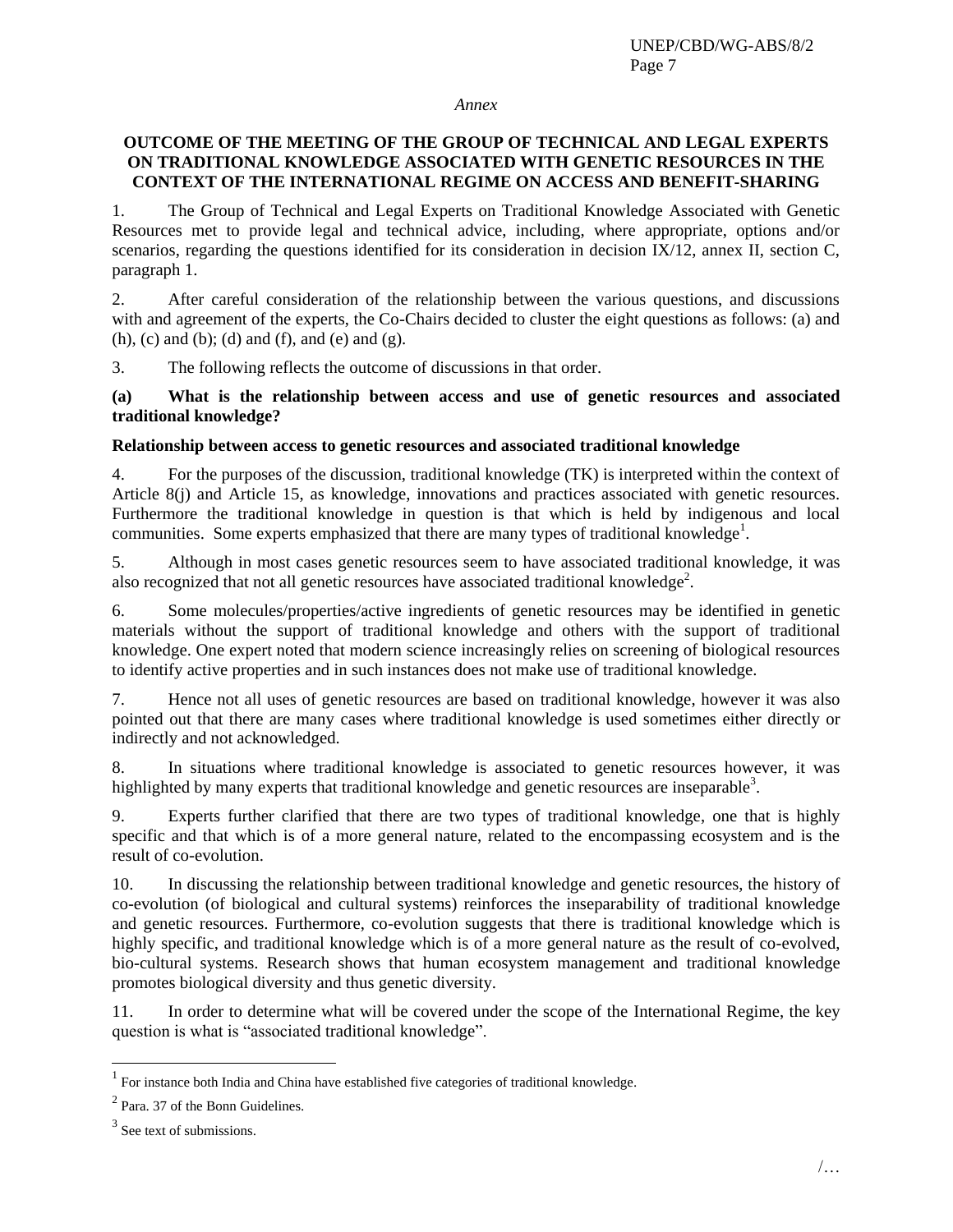12. It was suggested by many experts that associated traditional knowledge refers to traditional knowledge which is specific or general in its relationship to genetic resources.

13. It was also suggested by a number of experts that traditional knowledge often provides the lead to genetic resources with potential properties, even if the traditional knowledge does not match the end product. Thus it should nevertheless be covered by the International Regime. Although the traditional knowledge used for the final product may not match the body of traditional knowledge, traditional knowledge adds value to genetic resources by providing a massive increase of efficiency in identifying genetic resources with potential properties. Traditional knowledge can therefore be considered as an indicator of the potential properties of a genetic resource. At the same time, it was noted by some that traditional knowledge does not always provide useful leads to genetic resources.

14. In essence, traditional knowledge that sparks the process or provides the lead to the properties of a genetic resource although it may not be reflected in the end product remains associated to that product. However, one expert emphasized that traditional knowledge does not always provide a lead to genetic resources.

15. Another point raised is the fact that there is not always a relationship between the owners of genetic resources accessed and the holders of traditional knowledge. In some instances, genetic resources may be owned by the government or a private landowner or indigenous and local communities and the traditional knowledge held by indigenous and local communities. It was noted that the relationship between access and use may vary depending on the nature of State sovereignty.

16. Although Article 8(j) and Article 15 are separate articles, both are recognized as a basis of the International Regime. Use of traditional knowledge may trigger benefit-sharing because of the association of traditional knowledge and genetic resources.

17. Some experts highlighted the distinction between commercial use and non-commercial use, such as taxonomy, and considered that research may imply access but not necessarily use, but from the point of view of indigenous and local communities, this distinction is not necessarily relevant. Others noted that research can also lead to commercial use, and indeed, in recent times, most research is driven by commercial viability.

18. It was also noted that Article 8(j) is a stand-alone provision that was not subservient to Article 15 but in fact they are mutually supportive and the development of the International Regime should support Article 8(j) in respecting, protecting and promoting traditional knowledge. It was noted that Article 15 speaks to the sovereignty of States over their genetic resources whereas Article 8(j) recognizes holders of traditional knowledge. It was further emphasized that Article 8(j) as a stand alone provision protects all traditional knowledge of indigenous and local communities, within the mandate of the Convention on Biological Diversity, including traditional knowledge associated with genetic resources. Furthermore associated traditional knowledge does not necessarily have to be associated with genetic resources, as it can also include the use of traditional knowledge associated with biological resources.

19. It was highlighted that biological resources is an umbrella term used by some countries and communities in addressing access and benefit-sharing in order to encompass not only genetic resources, but also biochemical properties, organic extracts and others.

20. In conclusion, experts agreed that even though further work is needed to determine the exact relationship between genetic resources and associated traditional knowledge, given that most traditional knowledge is intrinsically linked to a genetic resource, the International Regime should also embrace traditional knowledge.

# **How should traditional knowledge be addressed in the International Regime?**

21. Some were of the opinion that traditional knowledge should be reflected across the International Regime, others were rather of the opinion that a special chapter should be devoted to traditional knowledge. It was pointed out that the development of a chapter on traditional knowledge which did not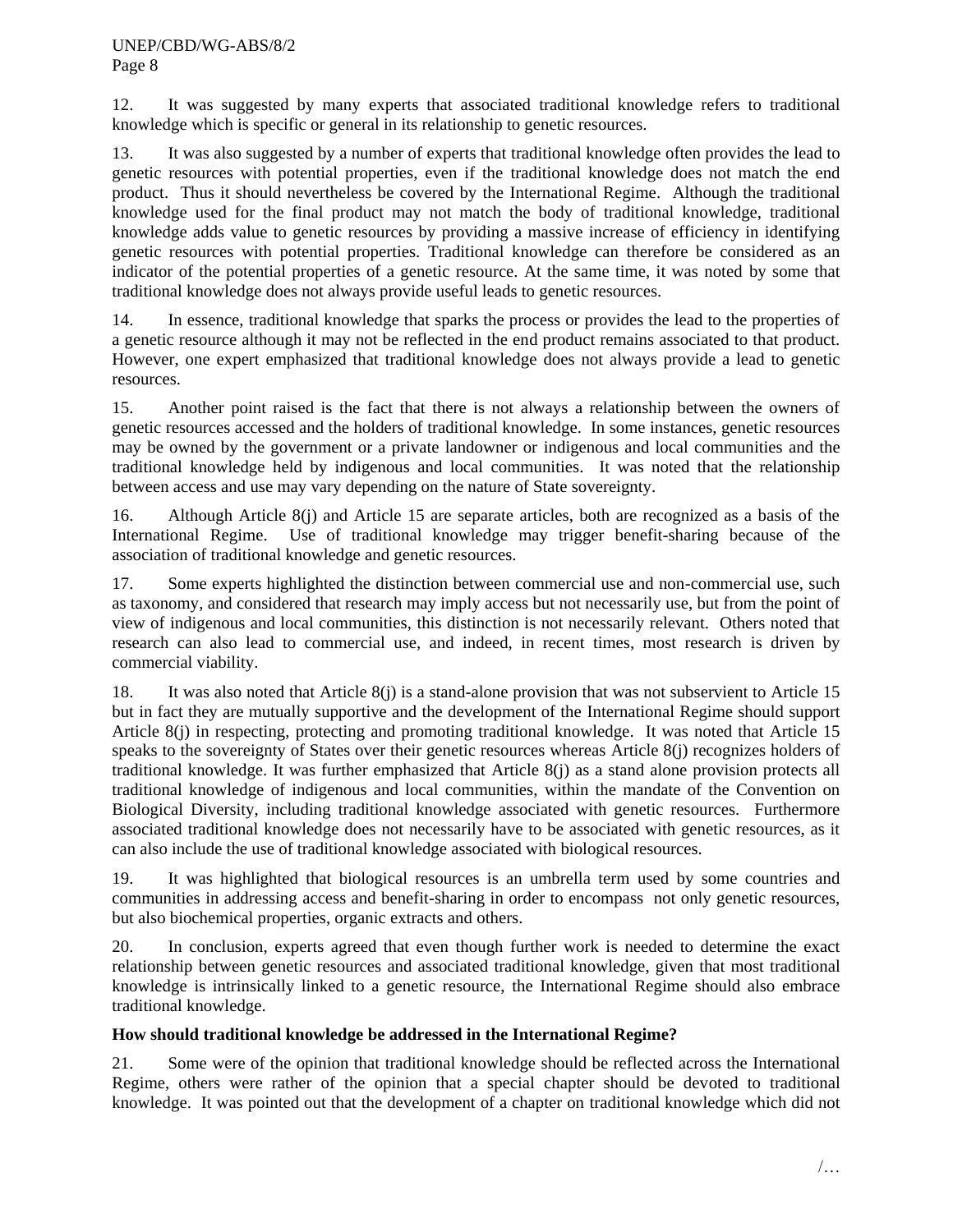take into account the relationship between indigenous and local communities and genetic resources would not be desirable.

22. Some suggested that the International Regime should contain specific language that speaks to the rights of indigenous and local communities over their traditional knowledge and associated genetic resources. Some experts felt that if the International Regime is legally binding concerning genetic resources, it should also be legally binding concerning associated traditional knowledge and in particular in its requirement for respective prior informed consent of Governments for genetic resources and prior informed consent of indigenous peoples and local communities concerning traditional knowledge.

23. However, one expert stated the belief, that article 8(j) was designed to give States maximum flexibility and pointed out that under the Convention on Biological Diversity there was no legally binding obligation on States regarding traditional knowledge.

24. The development, adoption and implementation of the International Regime should not restrict the exchange of genetic resources and traditional knowledge among indigenous and local communities for traditional purposes.

25. A list of issues to be considered by negotiators includes:

- a. Issues related to scope, such as traditional knowledge related to biological resources and demand for raw materials or extracts due to the demand created by associated traditional knowledge<sup>4</sup>.
- b. Some Parties do not require prior informed consent for access to genetic resources. Under these circumstances, there is a need to consider how to deal with access to associated traditional knowledge if genetic resources do not require the prior informed consent of the State in order to ensure that benefits will be shared with indigenous and local communities as holders of the traditional knowledge accessed.
- c. There is a need to consider situations where genetic resources are found in one country and traditional knowledge related to these genetic resources is found in another (see paragraph 85).
- d. There is also a need to address not only traditional knowledge associated with genetic resources that is accessed *in situ* but also traditional knowledge and genetic resources accessed *ex situ*, including in databases, or libraries and the potential sharing of benefits
- e. Some traditional knowledge recorded in databases can be used as a lead for drug discovery<sup>5</sup>. Some were of the opinion that these situations and the sharing of benefits for traditional knowledge associated with genetic resources accessed under these circumstances should be addressed by the International Regime. Some felt that traditional knowledge in the public domain should not be subject to benefit-sharing. Whereas others felt that such traditional knowledge would come under national control and that the State should determine beneficiaries.

### **Other matters**

l

26. One expert noted that in some regions/countries there may be little traditional knowledge left in indigenous or local communities. In some cases traditional knowledge and genetic resources were attributed to scientific institutions. In such cases, it was suggested that national regulations should reflect the possibility for national governments to preserve this traditional knowledge and have a right over traditional knowledge and more specifically for governments or communities to be able to reclaim and restore traditional knowledge through repatriation. Another expert stated an opinion that article 8(j) was designed to provide national governments with maximum flexibility and therefore this report should focus on what should be done internationally, rather than nationally.

<sup>&</sup>lt;sup>4</sup> Some experts highlighted the Hoodia case-study as a relevant example.

 $<sup>5</sup>$  A relevant example is the use of traditional Chinese medicine for identification and development of useful compounds.</sup>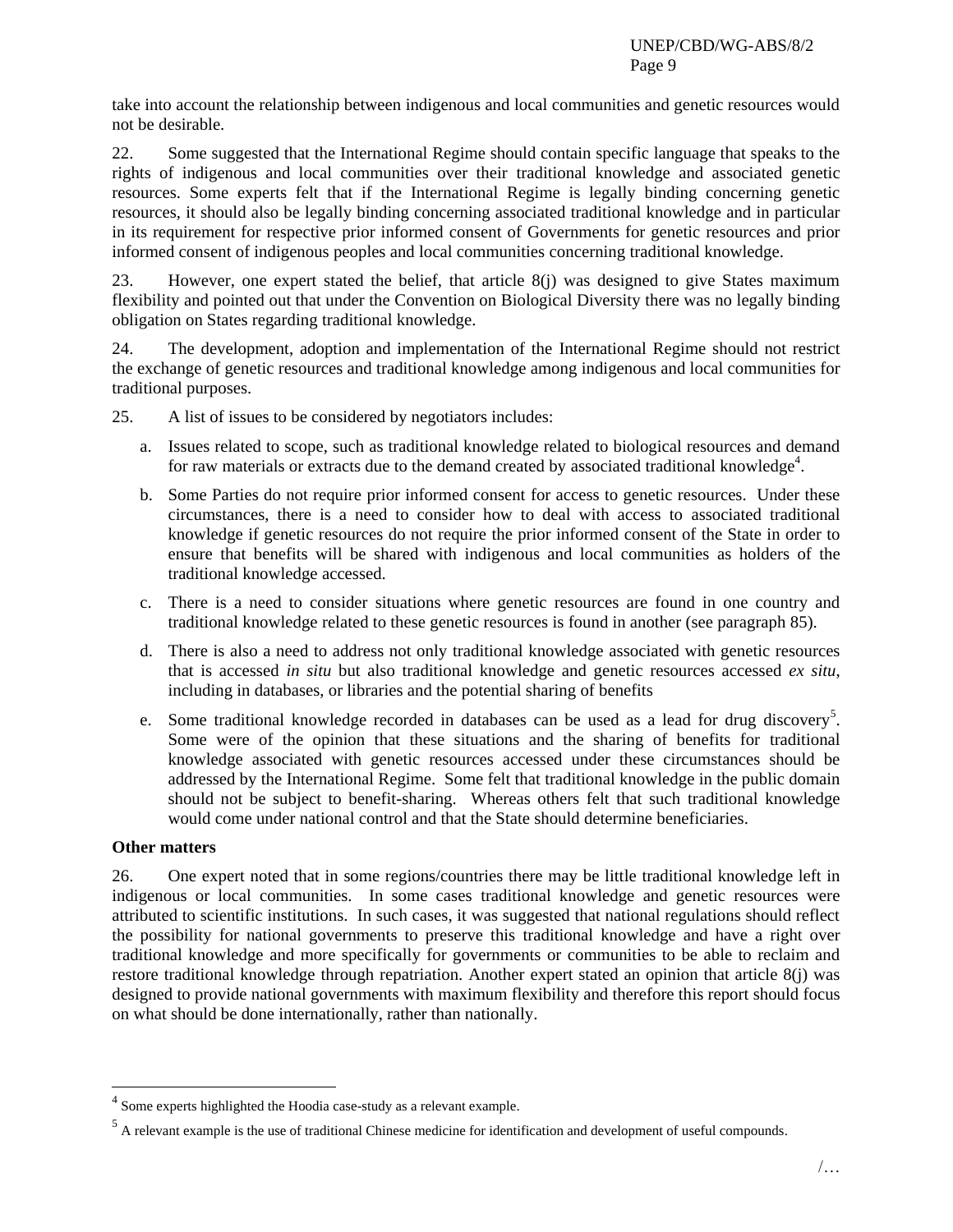## **(h) How to define traditional knowledge associated with genetic resources in the context of access and benefit-sharing?**

27. It was noted that article 15 speaks to the sovereignty of States over their genetic resources whereas Article 8(j) recognizes holders of traditional knowledge, and this could be a helpful starting point for the discussions.

28. The experts agreed that a common understanding of traditional knowledge associated with genetic resources would assist the expert group in its work. Opinions varied almost equally among the experts on the value and practicability of the expert group developing a precise or working definition, or simply enumerating a list of indicative characteristics of traditional knowledge associated with genetic resources that could provide a working understanding of what was meant and could be passed on to the Ad Hoc Open-ended Working Group on Access and Benefit-sharing (Working Group on ABS).

29. A number of experts advocated the value of developing a definition. It was noted that WIPO had been developing a broader definition of traditional knowledge over a number of years. While no consensus had been reached to date, a working definition is included in the WIPO draft provisions for the protection of traditional knowledge and that has proved helpful for the discussions.

30. An expert noted that one written submission to the expert group provided draft operational text for a definition adapted from the WIPO definition. Other experts agreed it would be worthwhile to try to define what was meant by traditional knowledge associated with genetic resources even if it was not perfect. The point was made that a definition would be made more valuable if it was simple and easy to understand, while addressing the subject holistically within a particular social or cultural context. One expert noted that any definition would also need to address misappropriation of traditional knowledge associated with genetic resources.

31. A number of other experts highlighted the wide range of contexts within which any definition would need to be applied. It was important to maintain flexibility for self definition particularly at domestic level. The length of negotiations within WIPO pointed toward the possible impracticability of developing a definition. They advocated the value of enumerating an indicative list of common characteristics of traditional knowledge associated with genetic resources and these could be useful to the negotiations of the Working Group on ABS and provide a possible basis for a subsequent definition if deemed necessary.

32. The Convention"s provisions in Article 8(j) and the preamble were a useful starting point, including the understanding that the short-hand term "traditional knowledge" associated with genetic resources, applied to "knowledge, innovations and practices of indigenous and local communities embodying traditional lifestyles", to ensure discussions were consistent with Article 8(j).

33. Some common characteristics of traditional knowledge associated with genetic resources suggested included:

- (a) A link to a particular culture or people knowledge is created in a cultural context;
- (b) A long period of development, often through an oral tradition, by unspecified creators;
- (c) A dynamic and evolving nature;
- (d) Existence in codified or uncodified (oral) forms;
- (e) Passed on from generation to generation intergenerational in nature;
- (f) Local in nature and often imbedded in local languages;
- (g) Unique manner of creation (innovations and practices);
- (h) It maybe difficult to identify original creators.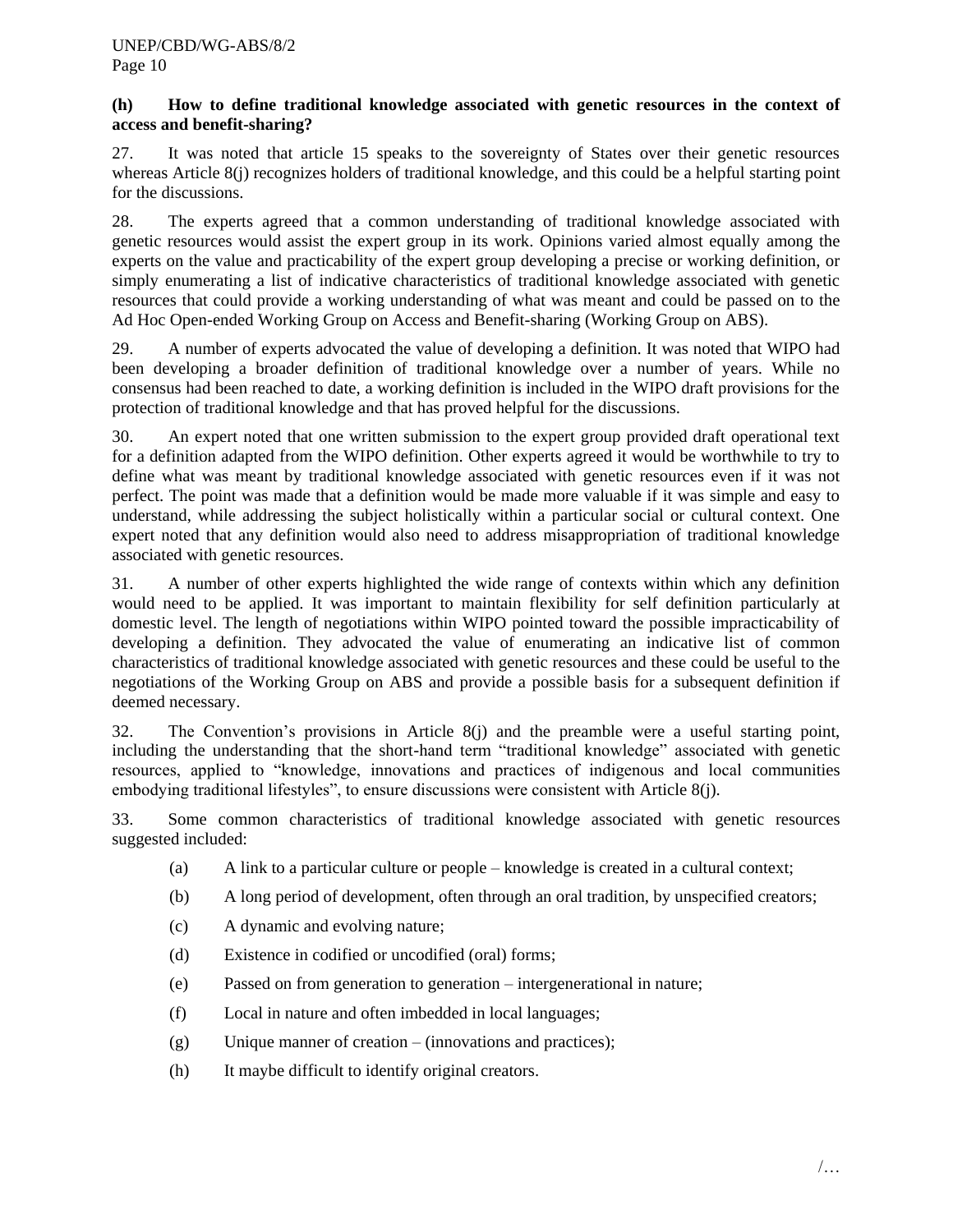#### UNEP/CBD/WG-ABS/8/2 Page 11

## **(c) Identify the range of community level procedures and determine to what extent customary laws of indigenous and local communities regulate access to genetic resources and associated traditional knowledge at the community level and its relevance to the international regime**

34. Experts agreed that there exists a wide diversity of community level procedures, which address access to natural, biological and genetic resources. It was generally agreed, with the exception of one expert, that indigenous peoples and local communities hold rights to traditional knowledge associated with genetic resources and that their agreement should be obtained before such knowledge is accessed. As mentioned, such decisions as well as terms for granting access will often be guided by the indigenous peoples or local communities customary laws and community level procedures. Consequently, when indigenous peoples and local communities have customary laws and community level procedures pertaining to traditional knowledge, these laws and procedures are relevant to the International Regime. Procedures for prior informed consent and mutually agreed terms, when they have not been established, can draw on existing practices. In many cases there are collective decision-making procedures at community level.

35. When indigenous and local communities have well defined structures and have established indigenous authorities, national regulations can directly rely on these. The Norwegian legislation, for example, provides for the involvement of the Saami Parliament in access and benefit-sharing cases. If access to traditional knowledge associated with genetic resources is sought, the authority to determine access to traditional knowledge rests with the Saami Parliament. In cases where such structures do not exist, their establishment in general would be desirable. It was suggested that community protocols (as proposed by the African Group in its operational text for the International Regime and which has been included in the annex to the Paris report under measures to ensure compliance with customary law and local systems of protection) may provide a useful approach.

36. It was recognized that community level procedures are in constant evolution and may not be well known to non-members. Therefore, although customary laws and practices may not provide specific procedures for access to genetic resources at this time, these may evolve in response to the development of the International Regime and national legislation. It was also stressed that due to the diversity of community level procedures there is no one-size-fits-all approach to address access to genetic resources and associated traditional knowledge at the community level.

37. Common themes relating to customary law and community level procedures were identified during the discussion, including but not limited to the following:

- Generally indigenous and local communities conceive genetic resources more broadly. They have a more holistic approach and refer generally to natural or biological resources. The concept of genetic resources has only started to be considered more recently.
- Indigenous and local communities also perceive traditional knowledge and genetic resources/biological resources in a holistic manner. Traditional knowledge is hence generally considered as cohesive and integral to genetic resources.
- Traditional knowledge is collective in nature.

38. When discussing the first point, it was highlighted that although the terminology of genetic resources may not be used by indigenous and local communities, they do have specific knowledge related to the properties of biological resources. It was suggested that capacity-building is needed at the community level to raise awareness on genetic resources and access and benefit-sharing and that the International Regime should address this.

39. When discussing the concept of genetic resources, it was pointed out that this concept is a developing concept in law and that a number of countries were still grappling with it. A number of different approaches have been adopted at the regional and national levels to deal with the ownership of genetic resources. For example, while in some cases genetic resources are the ownership of the State, in others they may be the property of the land owner.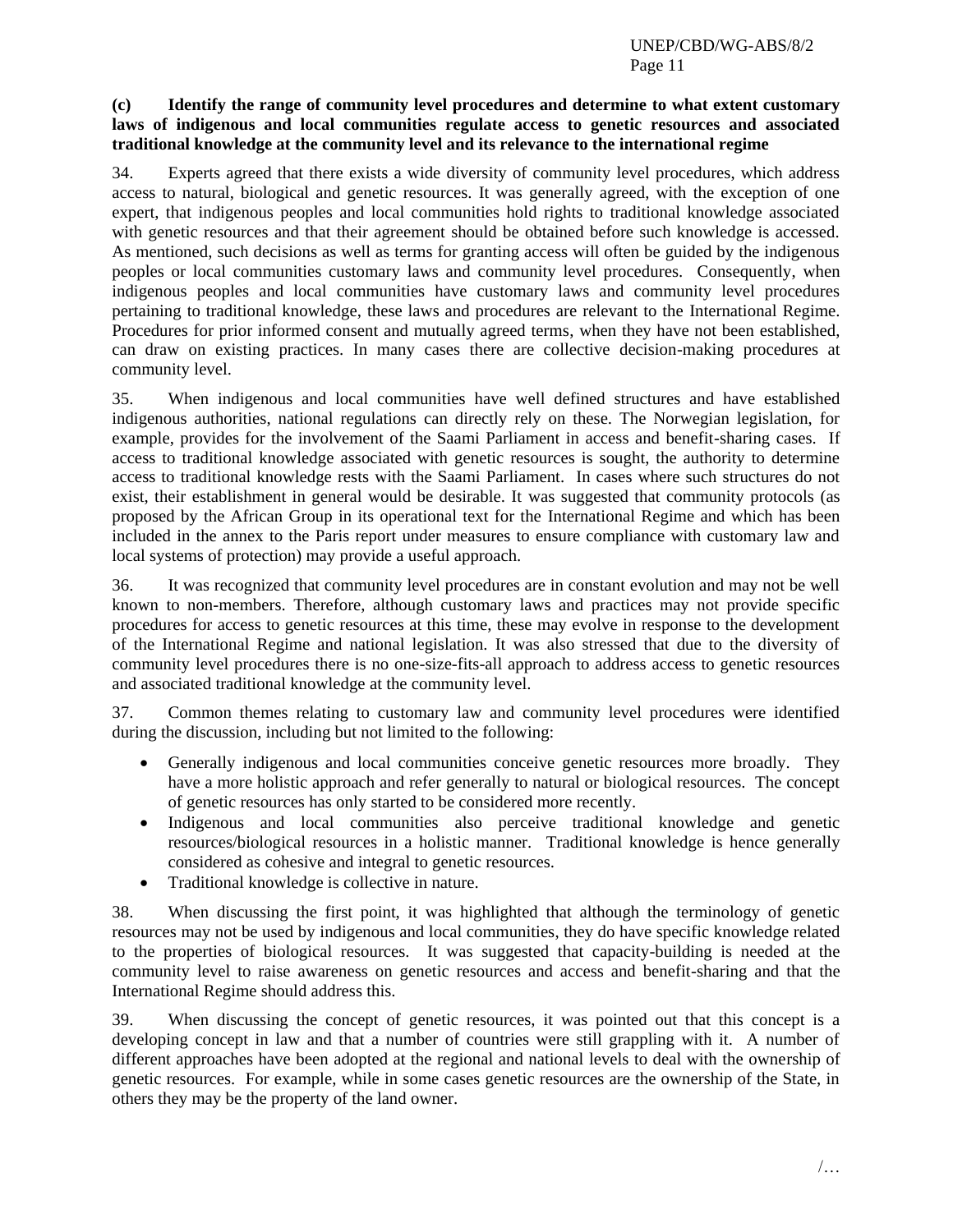40. With respect to traditional knowledge, it was generally suggested, except by one expert, that the International Regime needs to address the issue of the ownership of traditional knowledge which is already documented in databases and scientific publications.

41. Given the nature of traditional knowledge, innovations and practices, which are collective and intergenerational, it was highlighted that any conflict with other systems relating to the same issues need to be addressed by the International Regime.

## **(b) What practical measures should the negotiations of an international regime take into account based on the range of community level procedures and customary systems of indigenous and local communities for regulating access to traditional knowledge associated with genetic resources at the community level?**

42. The International Regime should provide basic principles to ensure respect for customary laws and community level procedures. These principles could include procedures or mechanisms upon which access and benefit-sharing can be addressed. In this respect, the role of competent national authorities in providing clear rules for access and benefit-sharing was highlighted. Competent national authorities and focal points for access and benefit-sharing would have the responsibility to inform applicants on access granting procedures and rights of indigenous and local communities. They should also direct applicants to relevant indigenous authorities when access to traditional knowledge associated with genetic resources was concerned. These indigenous authorities could ensure respect for customary laws and procedures. It was hence submitted that providing for prior informed consent by the relevant indigenous or local community authority contributes to respect for customary laws and community level procedures. With such an approach, the user need not necessarily be aware of the actual content of the customary law, enhancing efficiency and legal certainty. It was mentioned that the task of identifying relevant indigenous authorities could be difficult in countries with many different indigenous and local communities.

43. Capacity-building at the community level would be required to address this challenge in order to develop clear procedures for access to traditional knowledge associated with genetic resources, such as community protocols.

44. In this respect, it was suggested that mechanisms were needed at the national level for national governments to empower indigenous peoples and local communities to make decisions that are informed and clearly understood. Indigenous and local communities also need to have the ability to engage on their own terms and therefore would need to be involved in the development of these mechanisms.

45. In the situation where national laws do not take into account indigenous and local communities, the question was raised, as to how the International Regime could address this situation in order to ensure the prior informed consent of indigenous peoples and local communities when their associated traditional knowledge is accessed and that they receive benefits arising from the utilization of such knowledge. It was suggested that the International Regime should call on state legislation to recognize rights of indigenous peoples and local communities.

46. Attention was drawn to the fact that so far only a few countries have established Competent National Authorities and that the lack of information regarding access procedures is preventing potential users from engaging in bioprospecting activities.

47. It was suggested that a matrix could be developed at the national level to assist in clarifying the various levels of authority for obtaining access to genetic resources and associated traditional knowledge.

48. It was noted that there may be different levels of law relevant to the development of the International Regime incorporating international, regional, national, sub-national and customary laws and the relationship between and obligations arising from these different levels of laws may need to be clarified in the International Regime.

49. The issue of transboundary traditional knowledge, as well as the migration of indigenous and local communities across borders and from one country to another, were also considered. Examples were provided of regional approaches that address the issue of common resources found in neighboring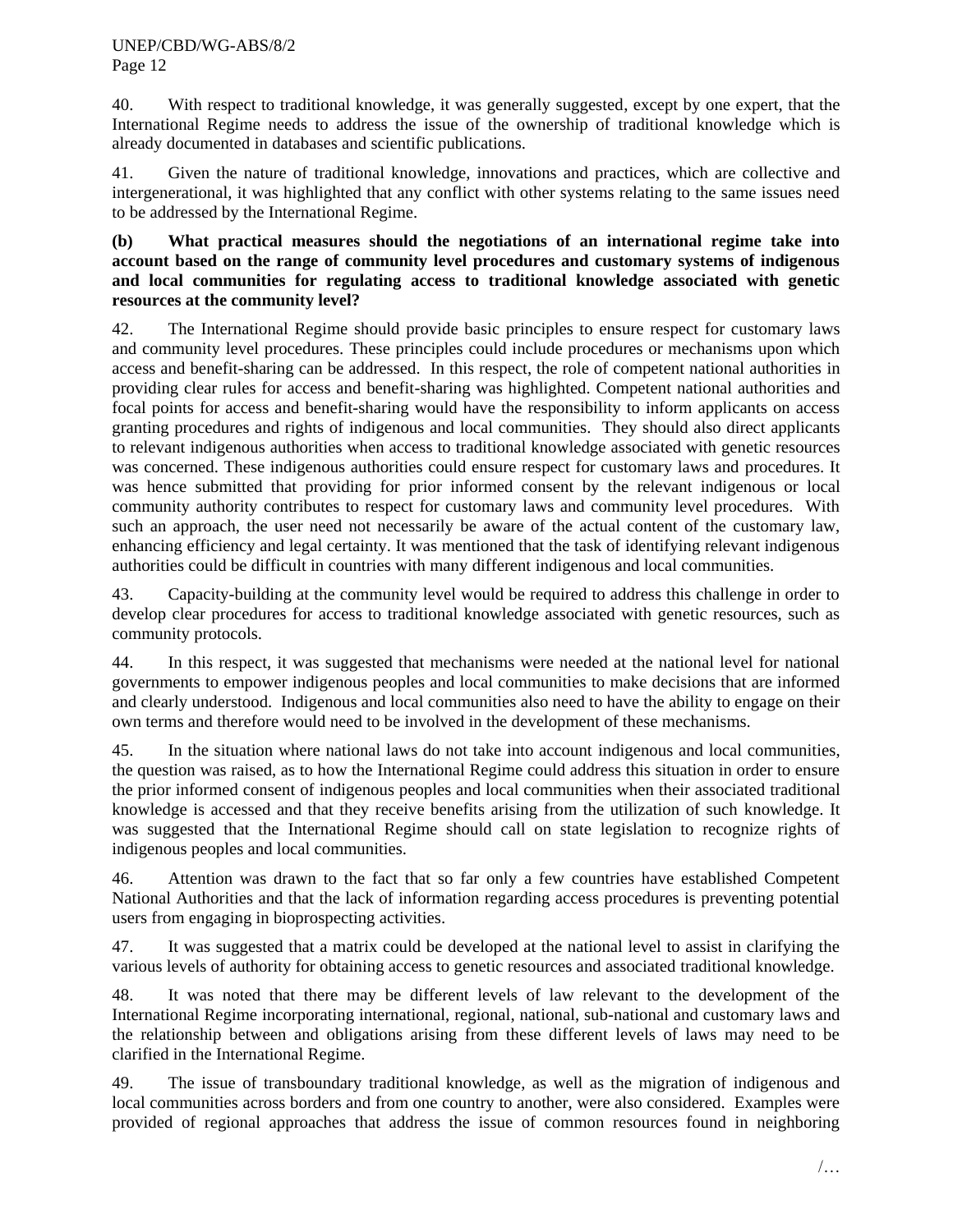countries, such as the Nordic Council of Ministers and the proposed draft ASEAN Framework agreement on Access and Benefit-Sharing. It was recognized that a regional approach may be a helpful approach to deal with many of these transboundary issues.

50. In order to address situations of conflicts arising from transboundary traditional knowledge, it was suggested that an international and/or regional mediation or alternative dispute resolution mechanism could be established by the International Regime exclusively or among others to address issues regarding the authority to grant prior informed consent.

51. It was suggested that the International Regime could establish a legal aid body, such as an ombudsperson, that includes representatives of indigenous and local communities that could assist in addressing imbalances in legal capacity between providers and users of genetic resources and associated traditional knowledge in order to create a level playing field. This authority could be empowered to take action on behalf of indigenous and local communities and provide evidence of customary law and practices, as and where appropriate.

52. It was also suggested that the International Regime should address the situation of traditional knowledge found in the public domain. In this respect, it was stated that intellectual property rights can not be granted on traditional knowledge found in the public domain. Some suggested that traditional knowledge found in the public domain remains the property of indigenous and local communities and therefore should require prior informed consent before being used. The distinction between public availability and the public domain was stressed. One expert suggested that such traditional knowledge should not be classified for purposes of prior informed consent and mutually agreed terms under the International Regime.

### **(d) To what extent measures to ensure compliance with prior informed consent and mutually agreed terms under Article 15 also support the prior informed consent of indigenous and local communities for the use of their traditional knowledge?**

53. The experts approached the answer to this question in two stages.

54. In the first stage they considered the interpretation of Article 15 read in conjunction with other provisions of the Convention on Biological Diversity, in particular Article 8(j), and discussed to what extent these provisions support the prior informed consent of indigenous peoples and local communities before traditional knowledge associated with genetic resources is accessed.

55. It was noted that Article 15.1 and 15.5 stipulate that access to genetic resources is subject to the prior informed consent of the Contracting Party, unless otherwise determined by that Party. The experts further noted that these provisions do not directly apply to access to traditional knowledge associated with genetic resources. However, the experts concluded that there is a link between Articles 15 and 8(j), as evidenced for example by the reference to environmentally sound uses and the furtherance of the objectives of the Convention on Biological Diversity in Article 15.2.

56. The experts considered the interpretation which should be given to article 8(j). For the reasons given in the answer to question (f), they concluded, with the exception of one expert, that article  $8(i)$ provides a basis for a requirement that prior informed consent be obtained. National laws would therefore prescribe compliance conditions for the granting of access to genetic resources with associated traditional knowledge which ensure that prior informed consent is properly and appropriately obtained from indigenous peoples and local communities.

57. The International Regime could require that national law builds upon the Bonn Guidelines on Access to Genetic Resources and Fair and Equitable Sharing of Benefits Arising out of their Utilization (Bonn Guidelines). Essential to the access regime established by domestic law is the creation of a Competent National Authority (CNA) and a national access point. At minimum, a CNA is needed to promote certainty over the domestic process governing prior informed consent of indigenous peoples and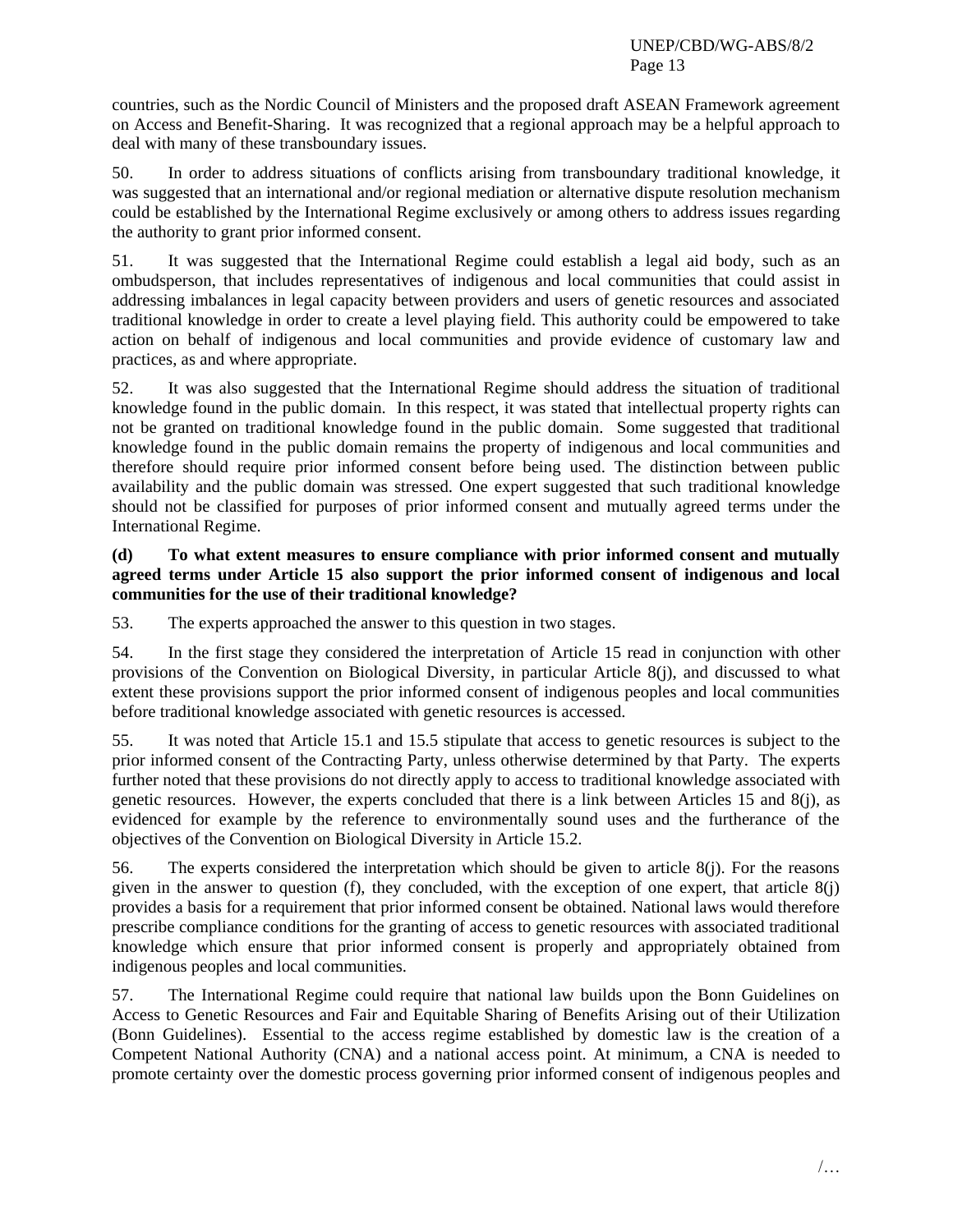local communities when access to associated traditional knowledge is sought. In this regard, the CNA will be guided by the customary laws, community procedures or community protocols where they exist.<sup>6</sup>

58. The Bonn Guidelines recommend that prior informed consent should be obtained from indigenous and local communities where traditional knowledge associated with genetic resources is to be accessed.

59. In the second stage, the experts considered what kinds of compliance measures could be prescribed for ensuring the prior informed consent of indigenous peoples and local communities for the use of their traditional knowledge. National law should not arbitrarily prescribe the process for obtaining prior informed consent. The process should be a flexible one recognising that customary laws and local practices will vary between different groups and locations. No one size will fit all.

60. National laws should provide for respecting customary laws and community protocols – whether codified or not - to regulate the process to obtain prior informed consent, and for best practice codes of conduct to be observed by applicants for access. Protocols and codes of conduct should fully reflect the rights/decisions of indigenous peoples and local communities concerned.

61. A CNA would significantly contribute to promote compliance and to ensure that prior informed consent of indigenous peoples and local communities was freely and properly given.

62. Compliance measures that also support the prior informed consent of indigenous peoples and local communities for the use of their associated traditional knowledge could include:

(a) Capacity-building, awareness-raising and information-sharing within indigenous and local communities;

(b) Codes of conduct and best practice codes of users;

(c) Sectoral model clauses for material transfer agreements to promote equity between the negotiating positions of the parties;

(d) Minimum standards for access and benefit-sharing agreements (as recommended in paragraph 69 (a)-(h) of the study on compliance in relation to customary law of indigenous and local communities (UNEP/CBD/ABS/GTLE/3/INF/1); and

(e) Disclosure requirements concerning the origin or source of genetic resources and associated traditional knowledge to which access is granted.

63. One expert drew attention to the impact of free trade agreements, such as the Central American Free Trade Agreement (CAFTA), to impose obligations on the Parties to the Convention on Biological Diversity which would be inconsistent with the disclosure requirements of a certificate of origin. Other experts agreed on the relevance of this issue.

64. One expert expressed the view that disclosure requirements may be ineffective in promoting compliance and may also decrease potential benefit-sharing.

65. To enhance legal certainty, clarity and transparency, the International Regime could suggest the inclusion of clear provisions for obtaining prior informed consent of indigenous peoples and local communities when accessing traditional knowledge associated with genetic resources in national access and benefit-sharing frameworks. In this regard, a procedure for simplified access for research with noncommercial purposes must be considered.<sup>7</sup>

l

 $<sup>6</sup>$  See paragrap[h 72](#page-15-0) below.</sup>

 $7$  See paragraph 17 above.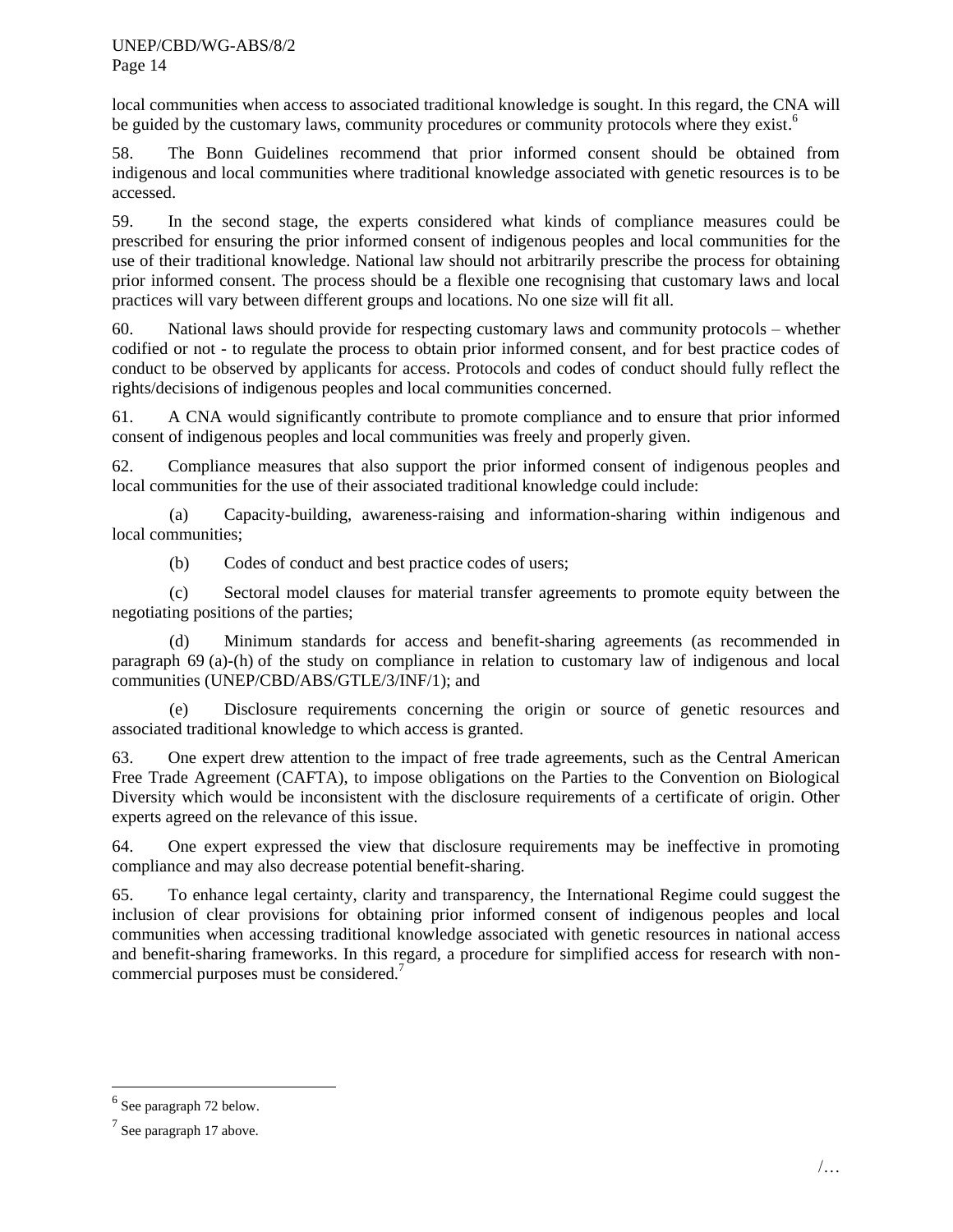## **(f) Is there a basis for prior informed consent for indigenous and local communities relative to traditional knowledge associated to genetic resources in international law? If so, how can it be reflected in the international regime?**

66. One expert did not agree with the following paragraphs.

67. The experts discussed the value of existing international instruments and processes particularly within the human rights area with respect to indigenous peoples in providing a source of law with varying degree of applicability to establish a basis for prior informed consent of indigenous peoples and local communities for traditional knowledge associated with genetic resources. International instruments that provide a basis for prior informed consent of indigenous peoples and local communities relative to associated traditional knowledge include:

- Universal Declaration of Human Rights (1948)
- International Covenant on Civil and Political Rights (1966)
- International Covenant on Economic, Social and Cultural Rights (1966)
- International Labour Organization Convention (No. 169) concerning Indigenous and Tribal Peoples in Independent Countries (1989)
- Food and Agriculture Organization International Treaty on Plant Genetic Resources for Food and Agriculture (2001)
- Bonn Guidelines on Access to Genetic Resources and the Fair and Equitable Sharing of the Benefits Arising from their Utilization (2002)
- Declaration on the Rights of Indigenous Peoples (2007)
- International Convention on the Elimination of All Forms of Racial Discrimination (1965)

68. These instruments demonstrate a progressive trend towards international law mandating a requirement for the prior informed consent of indigenous peoples and local communities for traditional knowledge associated with genetic resources, there is hence a clear trend that provides a basis in international law for the International Regime to require prior informed consent. Moreover, a growing body of individual State and regional practice requires prior informed consent of indigenous peoples and local communities in relation to traditional knowledge associated with genetic resources. It was also noted that there is a growing practice in developed countries for commercial users to seek prior informed consent from indigenous peoples and local communities as a matter of best practice.

69. The Convention on Biological Diversity entered into force in 1993. The understanding of the Convention can evolve over time. The interpretation of the Convention by the Conference of the Parties through its decisions must be guided by the developments in international law and processes particularly with regard to prior informed consent. Within the discussions on Article 8(j) in the Working Group on the subject, and the current negotiations of the International Regime, the need for the knowledge holder's prior informed consent has been recognized in relation to traditional knowledge associated with genetic resources.

70. It was noted that the provisions of the Convention on Biological Diversity, and the discussions within the International Regime negotiations were not limited to the prior informed consent of indigenous peoples as Article 8(j) recognizes traditional knowledge associated with genetic resources can be held by local communities.

71. It was concluded that there is a clear basis in international law for prior informed consent of indigenous peoples and local communities when traditional knowledge associated with genetic resources is accessed and this should be considered in the International Regime.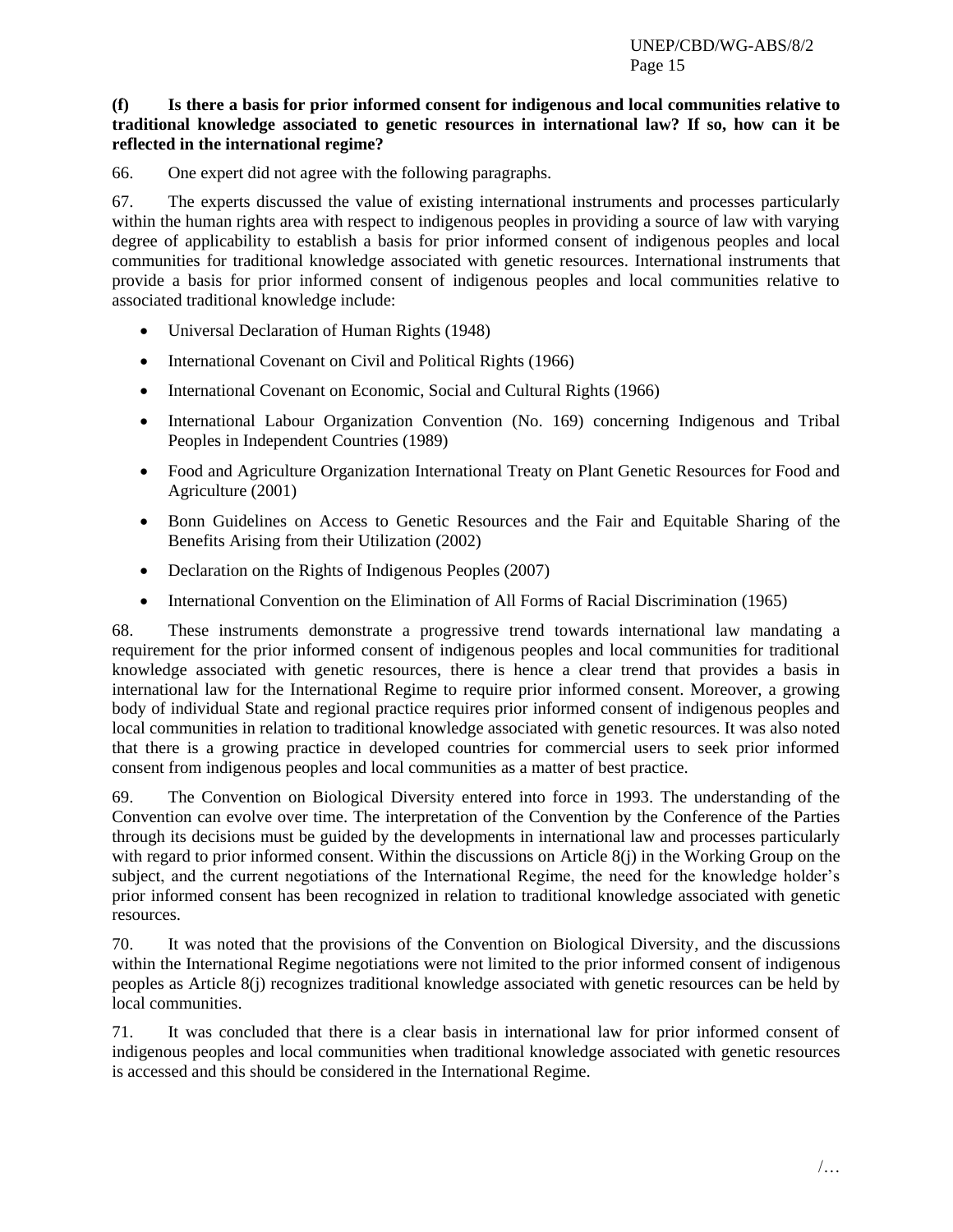**(e) Identify elements and procedural aspects for the prior informed consent of holders of associated traditional knowledge when traditional knowledge associated with genetic resources is accessed also taking into account potential transboundary contexts of such associated traditional knowledge and identifying best practice examples**

<span id="page-15-0"></span>72. Following their mandate, the experts elaborated on existing examples and best practices related to prior informed consent of associated traditional knowledge and addressed transboundary issues. A section on transboundary issues follows the initial section dealing with prior informed consent.

73. The experts identified the following as desirable elements for the prior informed consent of holders of associated traditional knowledge:

- (a) Competent national authority
- (b) Competent authority at the level of indigenous and local communities with a statutory authorization/mandate as competent authorities of indigenous and local communities. It was pointed out that there is a need for legal recognition of indigenous and local communities competent authorities and recognition of customary law. Without such recognition there is an inherent risk that customary law is being replaced by local government regulations.
- (c) Elements of process including:
	- (i) Written application
	- (ii) Wide notification of applications sought
	- (iii) Applications to be widely accessible
	- (iv) Legitimate process
	- (v) Adequate timing and deadlines
	- (vi) Specification of use with clause to address change of use and transfer to third parties
- (d) Prior informed consent granted on the basis of mutually agreed terms
- (e) Consultation process with indigenous and local communities
- (f) Procedures consistent with customary practices

74. It was mentioned that the Bonn Guidelines provide useful elements and procedural aspects for prior informed consent, such as competent national authorities, appropriate timing of procedures and deadlines, stating the specificity of use, mechanisms for stakeholder consultations and a process for prior informed consent.

75. The following examples of best practices in seeking prior informed consent of indigenous peoples and local communities were provided:

76. In Australia, the Land Council for the South West of Australia, a non-governmental organization representing some tens of thousands of people and with a statutory role assigned by the national government, assists applicants in obtaining prior informed consent and mutually agreed terms on a variety of matters. Basic principles used by the organization in reaching prior informed consent include firstly, the provision of information that is comprehensive, understandable and clearly outlines the intentions of the proponent as well as the potential of the project, secondly, agreement to an appropriate time frame in order for a considered decision to be reached and thirdly, legitimate decision making processes. Legitimacy of process is critical, and in this case includes the cultural appropriateness of decision making processes in addition to fairness, freedom from coercion and transparency.

77. In New Zealand, similar processes as in Australia have been established. Tribal organizations act as competent indigenous authorities. Transboundary issues among tribes are dealt with among the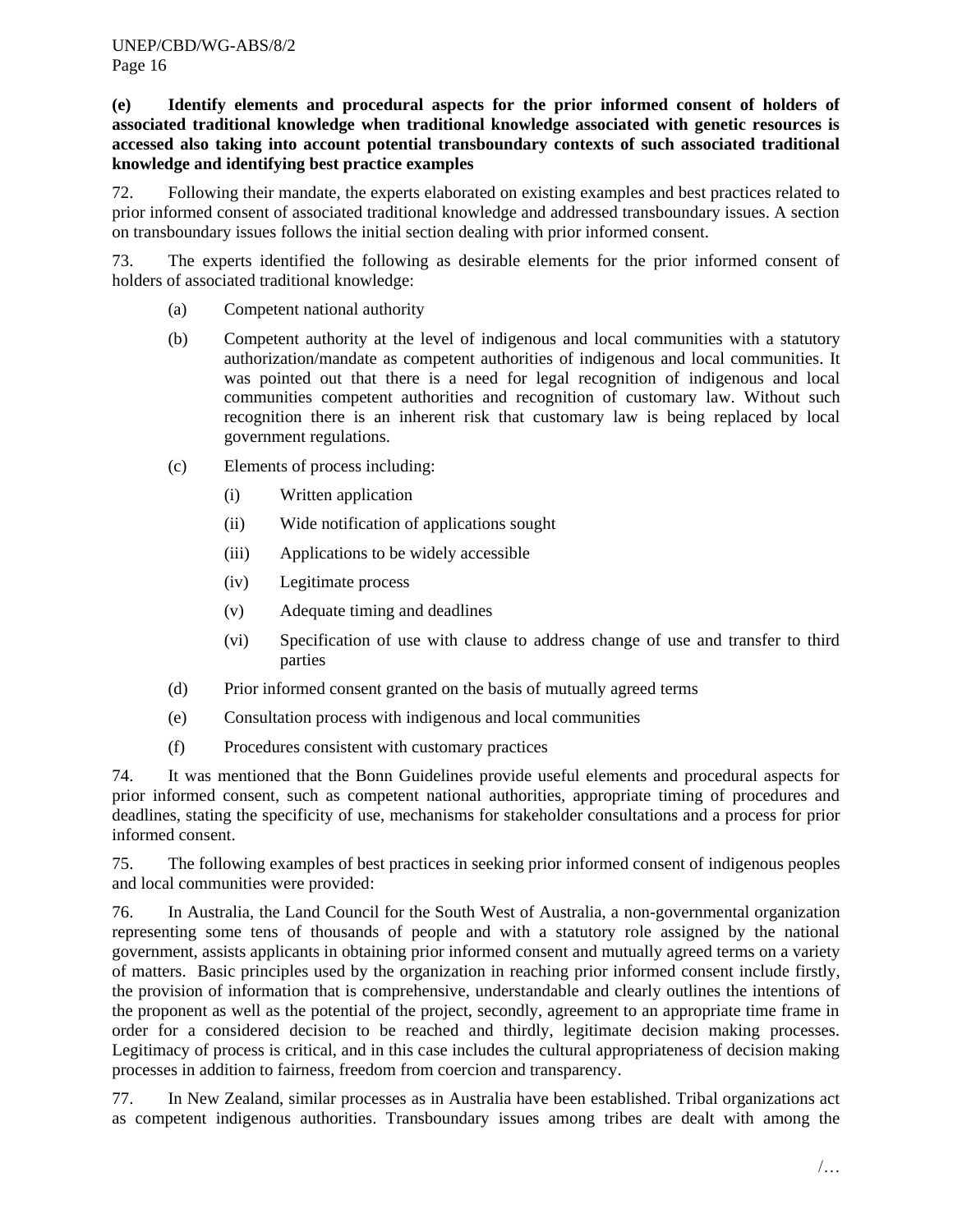indigenous and local communities themselves. Protocols have been formulated on how to engage with each other to address the issues especially regarding the sharing of benefits generated from traditional knowledge.

78. In cases where associated traditional knowledge is accessed *ex situ,* benefit-sharing arrangements should be negotiated. Regarding access to gene banks and resulting benefit-sharing, it was highlighted by a number of experts that prior informed consent should be applied if associated traditional knowledge is accessed, subject to national legislation, and that benefit-sharing should apply. The International Regime could suggest that gene banks record such information where and as appropriate. Examples of best practice included the Chinese gene-banks. It was noted that in China, gene-banks identified villages where genetic resources and associated traditional knowledge were accessed.

79. With reference to the opposition of many indigenous and local communities, particularly in Latin America, to the compulsory documentation of associated traditional knowledge in databases or registers, there was broad agreement that adequate safeguards and protective mechanisms were needed regarding the use of associated traditional knowledge accessed through such databases or registers.

80. Recognizing that many countries have not yet established competent national authorities as well as appropriate prior informed consent procedures for the full inclusion of indigenous and local communities, there was broad agreement that the International Regime could provide incentives or even require Parties to establish such institutions and to develop relevant procedures. Some experts suggested that building a tandem of prior informed consent and mutually agreed terms at the level of indigenous and local communities and providing legitimacy at both levels should be an obligation under the Regime.

81. It was also highlighted that the International Regime must safeguard against "ABS shopping" to obtain access to genetic resources and associated traditional knowledge from providers which have unduly lax provisions or requirements, by providing clear guidelines on how to ensure the notification of access applications sought, the publication of applications, transparency, timing and deadlines and by using the Clearing-House Mechanism under the Convention on Biological Diversity.

82. It was suggested that at the national level, the establishment of authorities and procedures should build on existing structures of local governance and constitutional requirements where they exist. One expert further suggested that established prior informed consent procedures for the approval of, for example, natural resource extraction activities on land inhabited by indigenous and local communities could in some cases be adapted to accommodate access and use of genetic resources and associated traditional knowledge.

83. There was broad agreement that dispute settlement through alternative dispute resolution mechanisms, as well as appropriate compliance mechanisms could be defined by the International Regime.

84. It was suggested to explore how the CITES mechanisms could be used to deal with associated traditional knowledge to ensure benefit-sharing with traditional knowledge holders.

85. There was general agreement that legal certainty and consultative mechanisms were both desirable. However, conflicts could arise regarding the timing of procedures and deadlines as well as confidentiality. On the one hand, sufficient time is necessary for legitimate prior informed consent processes to be carried out and on the other hand, potential users, such as scientists and the business community, require speedy procedures. In addition, the information requirements requested under prior informed consent and mutually agreed terms may conflict with the need for confidentiality.

# **Transboundary issues**

86. In situations where associated traditional knowledge is shared between indigenous and local communities, spread across national boundaries or indigenous and local communities with different values, customary norms, laws and understandings, countries should encourage and support the development of community protocols that will provide potential users of such associated traditional knowledge with clear and transparent rules for acquiring prior informed consent.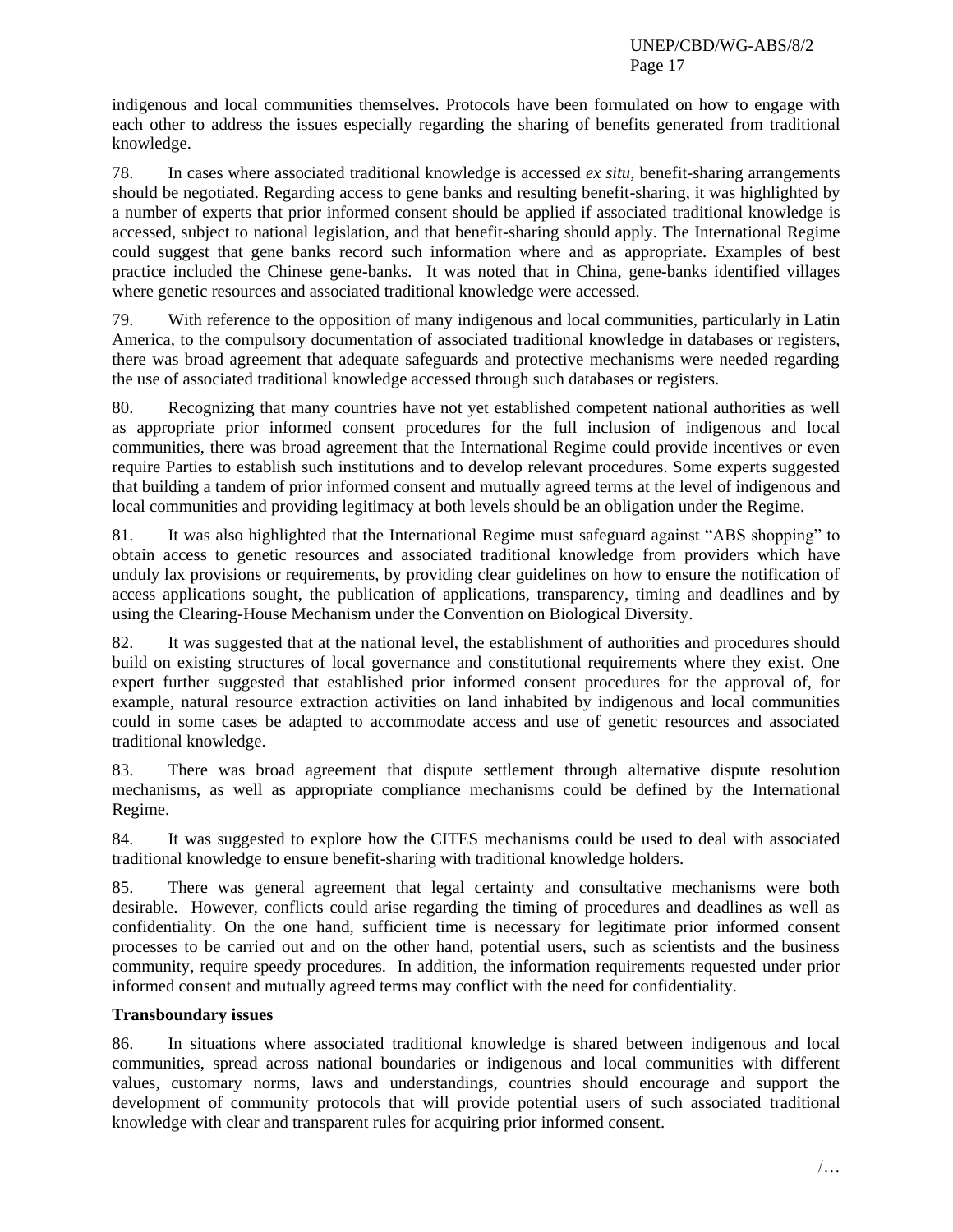87. In transboundary situations, to the extent possible, the prior informed consent procedures of both countries should be required from all entitled communities. The same applies to benefit-sharing. Dispute resolution mechanisms, if established, should be used in case of conflict. Benefit-sharing trust funds may be appropriate if common traditional knowledge is accessed and used.

88. In the transboundary context, there is a need to differentiate between national (indigenous and local communities within one State) and regional (between States) situations. In cases where genetic resources are spread across a broad international scale, transboundary issues need to be addressed at the international level. Concern was raised as to how prior informed consent should be addressed in cases where many countries and indigenous and local communities are involved.

89. In cases of shared associated traditional knowledge, applicants should be directed towards established competent indigenous and local community authorities in order to avoid a race to the bottom, i.e. lowest costs. It was highlighted that such authorities, even for intercommunity decision making, do exist in many cases.

90. It was highlighted that indigenous authorities and procedures do not seem to exist to address prior informed consent and mutually agreed terms for access to *ex situ* transboundary traditional knowledge.

91. It was suggested that it may be helpful to address access and benefit-sharing separately. The proposed draft ASEAN Framework Agreement on Access and Benefit-Sharing for example provides for a notification mechanism regarding access in one country and benefits shared with indigenous and local communities in other countries through a common fund.

92. When traditional knowledge is found in more than one community and prior informed consent and mutually agreed terms are negotiated with only one or few of these communities, it was suggested that trust funds could be established for the sharing of benefits with the other communities who did not take part in prior informed consent and mutually agreed terms.

93. One example of indigenous competent authorities operating across borders is the San Councils in the Southern African States which have developed procedures for interaction to address the shared traditional knowledge of the San communities. In order to ensure sharing of benefits among the San communities in the different countries, a common trust fund has been set up.

94. It was noted that a notification process is essential for state established competent authorities (e.g.: as established under proposed draft ASEAN Framework Agreement on Access and Benefit-sharing) as well as for competent authorities established by indigenous and local communities (e.g. such as the San Councils in Southern Africa).

95. The need for an ombudsperson under the International Regime for mediation of transboundary conflict was highlighted.

**(g) Assess options, considering the practical difficulties and distinct implementation challenges, for including traditional knowledge associated with genetic resources in a potential internationally recognized certificate issued by the competent domestic authority also by considering the possibility of a declaration on such certificate as to whether there is any associated traditional knowledge and who the relevant holders of traditional knowledge are;**

96. In answering this question, the experts acknowledged the usefulness of the report of the Group of Technical Experts on an Internationally Recognized Certificate of Origin/Source/Legal Provenance which met in Lima from 22 to 25 January 2007 (UNEP/CBD/WG-ABS/5/7). A series of sub-questions were identified as a means to analyse the question:

- (a) Should there be certificates?
- (b) Are these certificates of compliance/origin/provenance?
- (c) Who would issue the certificates?
- (d) For whom is the certificate issued?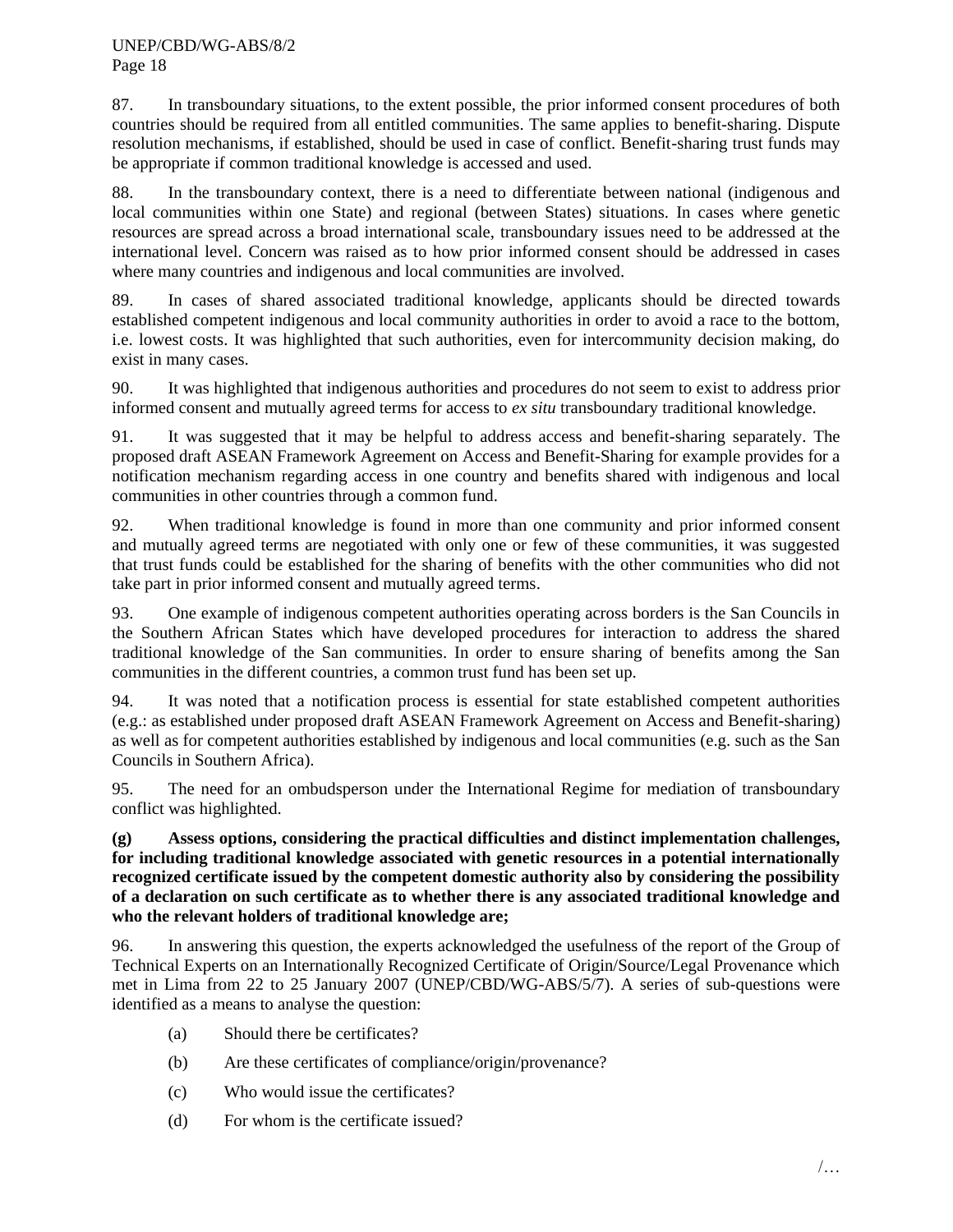(e) What would be the content of a certificate?

97. The group also discussed some of the practical difficulties and distinct implementation challenges in relation to an internationally recognised certificate.

## **Should there be certificates?**

98. Some experts raised the basic question as to whether it is necessary to have certificates in the first place. An extensive discussion ensued on this fundamental question. The experts generally agreed that certificates could be useful as evidence that prior informed consent from indigenous peoples and local communities had been achieved in relation to traditional knowledge associated with genetic resources.

99. A number of opinions were expressed that a certificate would be a necessary, concrete and credible tool within the access and benefit-sharing toolkit. Some experts noted that a certificate would provide assurance that misappropriation did not occur, while emphasising that good faith is a fundamental attribute of granting prior informed consent.

100. Reluctance was expressed by some regarding the possible administrative complexity of issuing a certificate in relation to traditional knowledge associated with genetic resources. It was agreed that any certificate would need to be simple, straightforward, efficient, and workable. The Lima Expert Group report and its recommendations were referenced in this regard. It was further noted that it should be possible to create an efficient system, as long as the certificate itself is easy to verify. Furthermore, having as simple a document as possible would be consistent with article  $8(j)$ , give flexibility to States, and minimize the administrative burden. One expert added that once the right of holders of traditional knowledge to provide prior informed consent is established, it should be straightforward to devise a certificate system. The expert further added that a definition of misappropriation in the International Regime would clarify what rights should be complied with before a certificate is granted.

101. There was also some discussion regarding the issuance of different types of certificates for different uses (i.e., academic, scientific research and commercial uses). The comprehensiveness or complexity of the certificate could depend on the use proposed.

# **Are these certificates of compliance/origin/provenance?**

102. The general opinion of the group was that it does not matter what the certificate would eventually be called, as long as it contains certain essential information. Essential components of a certificate would include whether or not there is traditional knowledge associated with genetic resources involved, who the traditional knowledge holders are, and whether or not the user has complied with indigenous customary law, community protocols and other consent or decision-making processes. Customary law per se would not need to be reflected in a certificate.

103. The experts recalled the Lima Expert Group Meeting report which "found it practical to refer to the certificate as a certificate of compliance with national law, in accordance with the Convention" (paragraph 7). One expert expressed a view that a certificate of origin indicating country, as well as the region or indigenous peoples" territory from which the traditional knowledge associated with the genetic resources originated could be preferable.

### **Who would issue the certificate?**

104. The experts noted early in the discussion that question (g) assumes a competent domestic authority would issue a certificate. The law establishing a country"s access and benefit-sharing framework would identify who acts as the domestic competent authority.

105. Some experts stated there would necessarily be a role for including a competent local authority in the process since there is a trend within many countries toward devolving authority to local levels. The main requirement however was foreseen to be assigning a due diligence responsibility to the competent domestic authority to ensure that prior informed consent had been obtained from the relevant indigenous peoples or local communities in relation to traditional knowledge associated with genetic resources.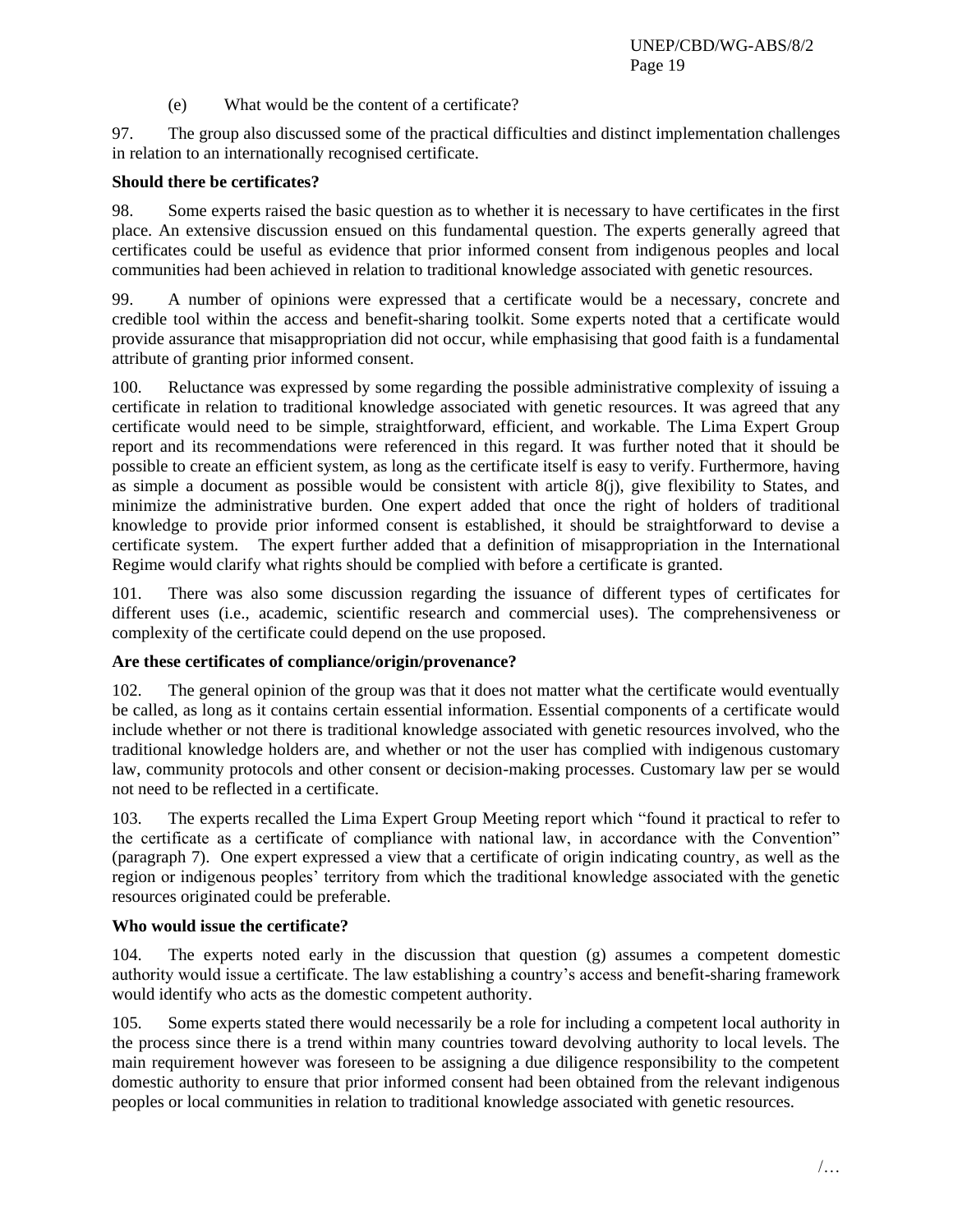UNEP/CBD/WG-ABS/8/2 Page 20

106. In effect the competent domestic authority could be envisioned to act as a kind of clearing house, with the responsibility to verify compliance with the requirements of national law, indigenous or customary law, as well as the International Regime. A further comment made noted the competent domestic authority could have a meaningful role facilitating the development of community protocols that, among other things, could identify the indigenous or local community authority that has the power to give consent.

## **For whom is the certificate issued?**

107. It was generally acknowledged that certificates could have multiple possible objectives and uses. This would necessarily mean that there would be multiple users of certificates.

108. A discussion ensued on the role of the intellectual property system, particularly the patent system and patent offices. Some strong concerns were expressed by some experts regarding the applicability of the intellectual property system as a means to protect traditional knowledge.

109. The work of the WIPO Intergovernmental Committee on Intellectual Property and Genetic Resources, Traditional Knowledge and Folklore (WIPO/IGC) was noted and its general conclusion that *sui generis* solutions may be required to truly and substantively protect traditional knowledge. That is, the WIPO/IGC has developed *sui generis* draft provisions for the protection of traditional knowledge in light of the increasing recognition that existing intellectual property tools are not fully adequate in protecting traditional knowledge.

## **What could be the content of a certificate?**

110. It was agreed that certificates could also include information on whether or not traditional knowledge associated with genetic resources has been accessed and whether prior informed consent and mutually agreed terms obligations have been fulfilled, taking into account what is stated in paragraph 101 of this report and para 21 (d) of the report of the Group of Technical Experts on an Internationally Recognized Certificate of Origin/Source/Legal Provenance.

111. There was general agreement that the content of a certificate in relation to traditional knowledge associated with genetic resource must be simple and not overly detailed.

112. The group discussed the utility of a certificate including a declaration as a substantive component. The declaration would include an affirmative statement by the prospective user that the prior informed consent of an indigenous peoples or local community had been obtained in the process to gain access. A number of experts commented that a declaration could be a useful, straightforward and constructive tool to ensure full disclosure had been provided by the prospective user.

113. There was some reference to the repercussion of non-disclosure, as well as the voiding of the certificate if the declaration proved to be false. In addition it was noted that the disclosed content of a certificate would need to be sensitive to the sacred, secret and confidential nature of some traditional knowledge. However, one expert noted that this kind of traditional knowledge is not covered by the provisions of the Convention on Biological Diversity as Article 8(j) refers to traditional knowledge that may have a wider application.

114. A wide-ranging discussion regarded the complexities of identifying definitively all applicable indigenous and local communities given that joint or shared legal title to associated traditional knowledge is not common.

115. In relation to the rights of indigenous peoples to their traditional knowledge, one expert requested that the report reflect that it could not be unanimously agreed that indigenous peoples have an indigenous right to their traditional knowledge and that there were varying legal interpretations in national and international law.

### **Practical difficulties and implementation challenges**

116. In its discussions the experts acknowledged there could be practical difficulties and distinct implementation challenges in relation to an internationally recognised certificate.